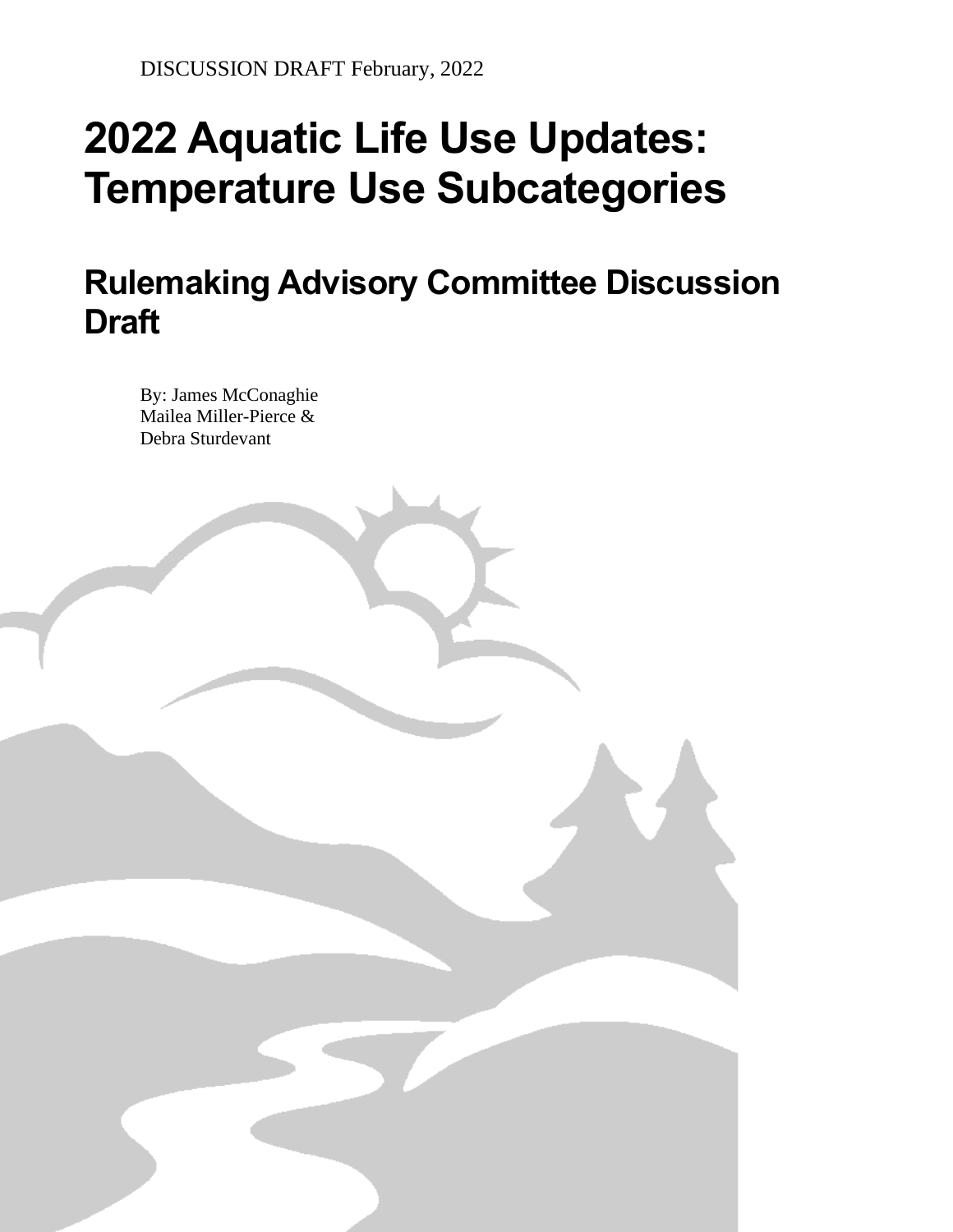This report prepared by:

Oregon Department of Environmental Quality 700 NE Multnomah Street, Suite 600 Portland, OR 97232 1-800-452-4011 [www.oregon.gov/deq](http://www.oregon.gov/deq)

Contact: James McConaghie 503-229-5619

Debra Sturdevant 503-229-6691

DEQ can provide documents in an alternate format or in a language other than English upon request. Call DEQ at 800-452-4011 or email [deqinfo@deq.state.or.us](mailto:deqinfo@deq.state.or.us).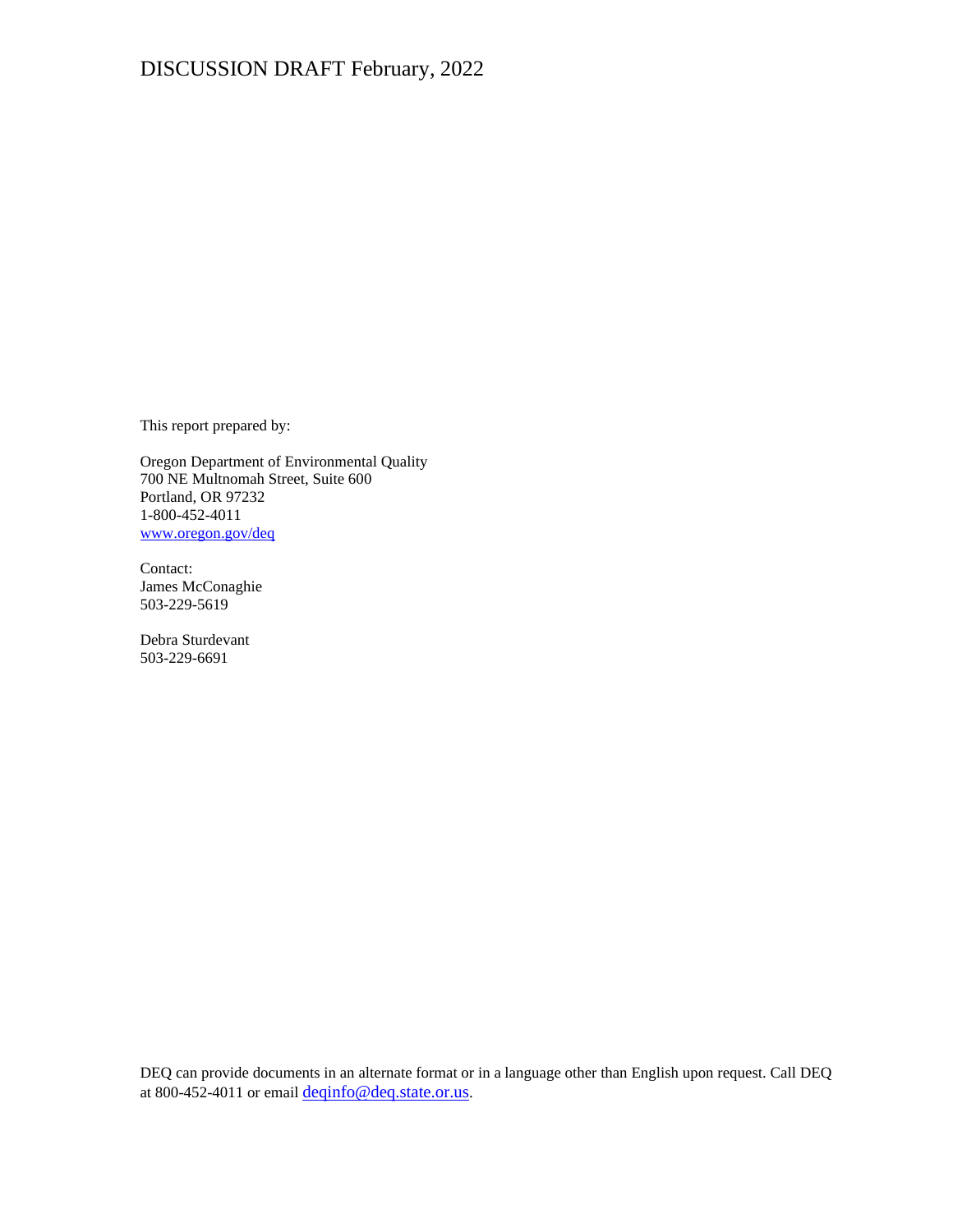# **Table of Contents**

| $\overline{1}$ |                                                                                   |  |
|----------------|-----------------------------------------------------------------------------------|--|
| 1.1            |                                                                                   |  |
| 1.2            |                                                                                   |  |
| $\mathbf{2}$   |                                                                                   |  |
| 2.1            |                                                                                   |  |
| 2.2            |                                                                                   |  |
| 2.3            | Beneficial Use Designations for Temperature – Salmon & steelhead Spawning through |  |
| $\mathbf{3}$   |                                                                                   |  |
| 3.1            |                                                                                   |  |
| 3.2            |                                                                                   |  |
| 3.3            |                                                                                   |  |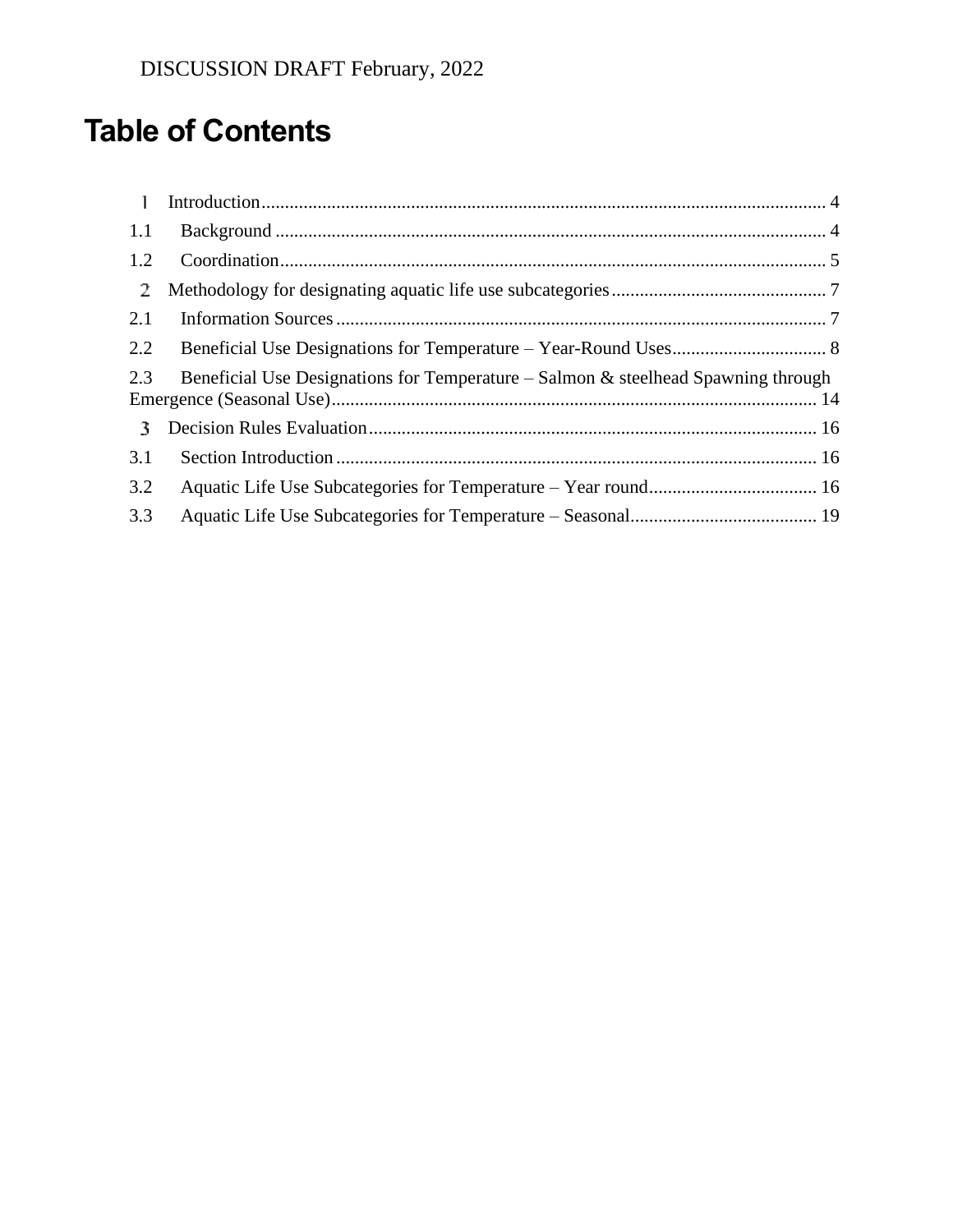# <span id="page-3-0"></span>**Introduction 1**

This document contains a summary of the proposed methodology and data used to update the aquatic life use subcategories in Oregon's water quality standards for temperature. The currently effective designations are found in figures and tables in Oregon's Administrative Rules (OAR)'s under basin-specific rules at OAR-340-041-101 to OAR-340-041-345. The Department of Environmental Quality (DEQ) will use this document in advisory committee discussions in preparation for rulemaking to update the aquatic life use designations as appropriate. DEQ will propose updated use designations in the form of "fish use maps," or tables that will be adopted into the OARs. DEQ plans to propose the rule amendments for Environmental Quality Commission (EQC) adoption in November 2022.

Section 2 of this document summarizes the methodology and data used to update the aquatic life use subcategory designations consistent with the definitions and requirements of Oregon's temperature standards in OAR-340-041-0028.

Section 3 identifies where data sources and decision methods used to designate the aquatic life uses have changed from the last rulemaking in 2003, and additional methods or data sources that were considered during DEQ's technical review. A detailed inventory of data sources is provided in Appendix A.

# <span id="page-3-1"></span>**1.1 Background**

Water quality standards are comprised of a designated use that sets the goal for the waterbody and criteria for specific water quality parameters established to protect the uses from degradation and pollution. Fish and Aquatic Life is a designated use in virtually every waterbody in Oregon. The only exception is a constructed and screened irrigation water conveyance canal. Because Fish and Aquatic Life is a broad category and different species, populations, or communities of organisms can have different water quality tolerances and requirements, the Clean Water Act allows states to establish subcategories of aquatic life use with specific criteria that protect the use.

Several of Oregon's water quality standards contain multiple subcategories of Fish and Aquatic Life use. The temperature standard has criteria for subcategories of aquatic life use based on sensitive salmon, steelhead, resident trout and bull trout (char) and their life stages within flowing freshwaters. There are also separate criteria for cool water species, lakes, and oceans & bays.

In 2003, as part of the temperature standard rulemaking, DEQ mapped the waterbodies designated for each use subcategory contained in our temperature standard rule. These 'fish use maps' were required as the result of litigation because the court found that it was not clear when and where Oregon's various temperature criteria applied. The 2003 mapping effort relied primarily on data for fish species and life stage distribution and timing information provided by the Oregon Department of Fish and Wildlife (ODFW). The 2003 ODFW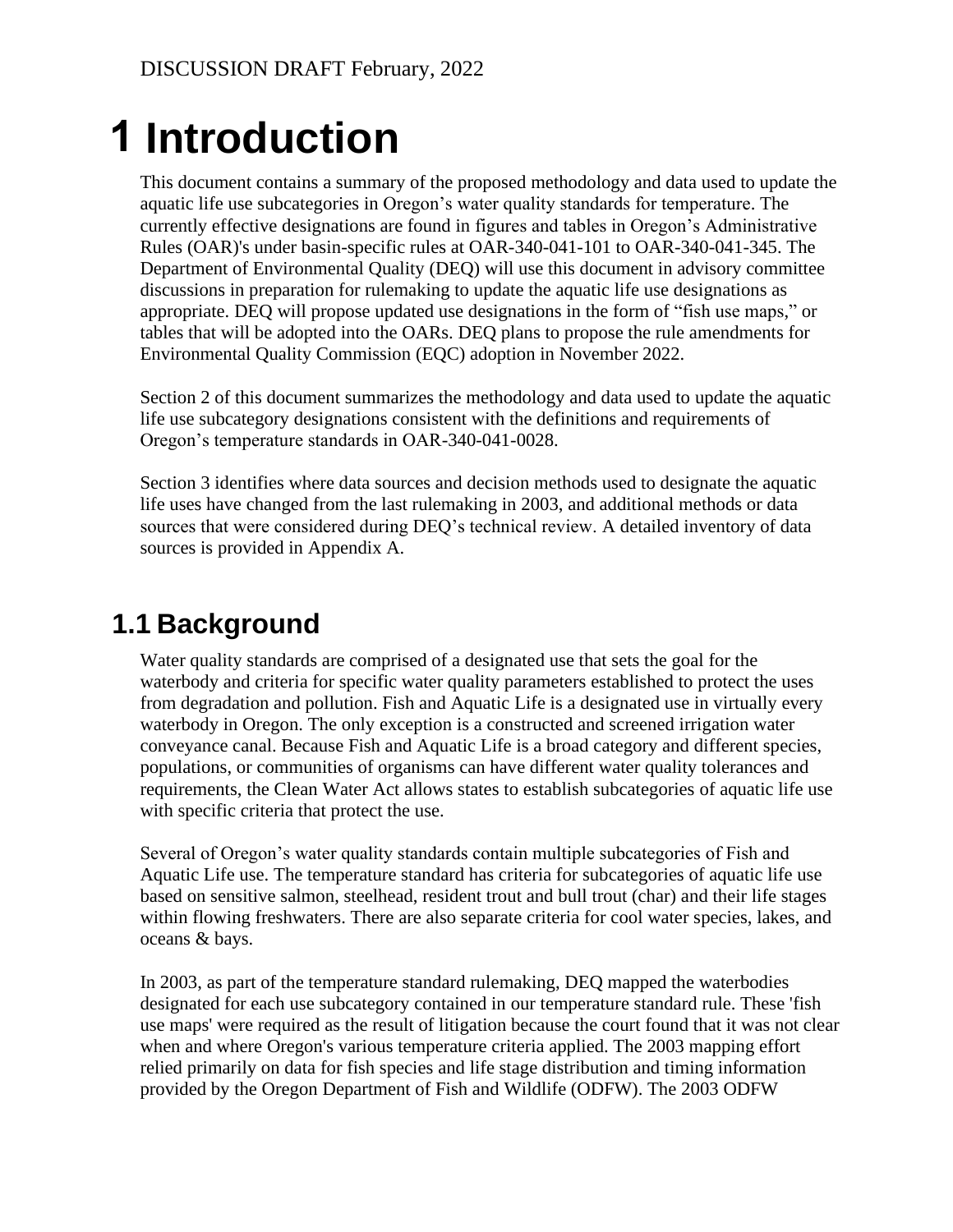database relied on the professional opinion of biologists to determine fish uses and spawning dates for many waterbodies in the absence of more comprehensive statewide availability of observation or survey data.

DEQ has not updated the fish use maps and tables since 2003, with a few exceptions. Since then, ODFW has continued to improve its information on fish habitat distribution and timing. In addition, restoration projects and dam removals have opened certain previously impassable streams to fish passage. Also, since 2003, the USFWS has adopted a Critical Habitat rule for Bull Trout, which is inconsistent with the state's bull trout use designations.

Finally, DEQ has recently adopted the NHD high-resolution (1:24,000) hydrography to align with statewide geospatial data standards. The original designation of the aquatic life use prior to 2003 was at the scale of Oregon Water Resources Department administrative basins for major rivers and tributaries. DEQ did not intend these basin level designations to indicate that the use designations applied to every stream reach within a basin. The maps adopted in 2003 greatly improved the available information, using the StreamNET hydrography at a scale of 1:100,000.

DEQ has determined there is a need to update Oregon's aquatic life use designations in order to:

- 1. incorporate new and improved data, especially the major improvements by ODFW to the base data used in 2003,
- 2. correct errors (e.g. inaccuracy resulting from different base hydrography), and
- 3. add habitat that is newly accessible since 2003.

These updates will ensure that the use designations in Oregon's water quality standards are accurate, up to date, and based on the best available scientific information.

# <span id="page-4-0"></span>**1.2 Coordination**

DEQ drew upon existing data sources, information and expertise to complete all aspects of the aquatic life use updates. DEQ relies primarily on ODFW's Fish Habitat Distribution (FHD) database, with some supplemental data collected by other state and federal agencies, tribal organizations, academic researchers, and other organizations to address this project's objectives. In addition, DEQ formed a technical workgroup comprised of experts from state, federal, and tribal scientific agencies and organizations.

### **1.2.1 Technical workgroup input and review**

DEQ formed an interagency technical workgroup to assist in identifying, analyzing, and interpreting fish habitat distribution data to correct and clarify the designated aquatic life use subcategories in Oregon's water quality standards. DEQ staff coordinated the technical workgroup, which provided expertise not available within the department. Workgroup members served as peer-review experts and sometimes provided supplemental data sources to update the use designations with the latest and best available information. Members also referred DEQ to other experts on specific topics to help answer questions.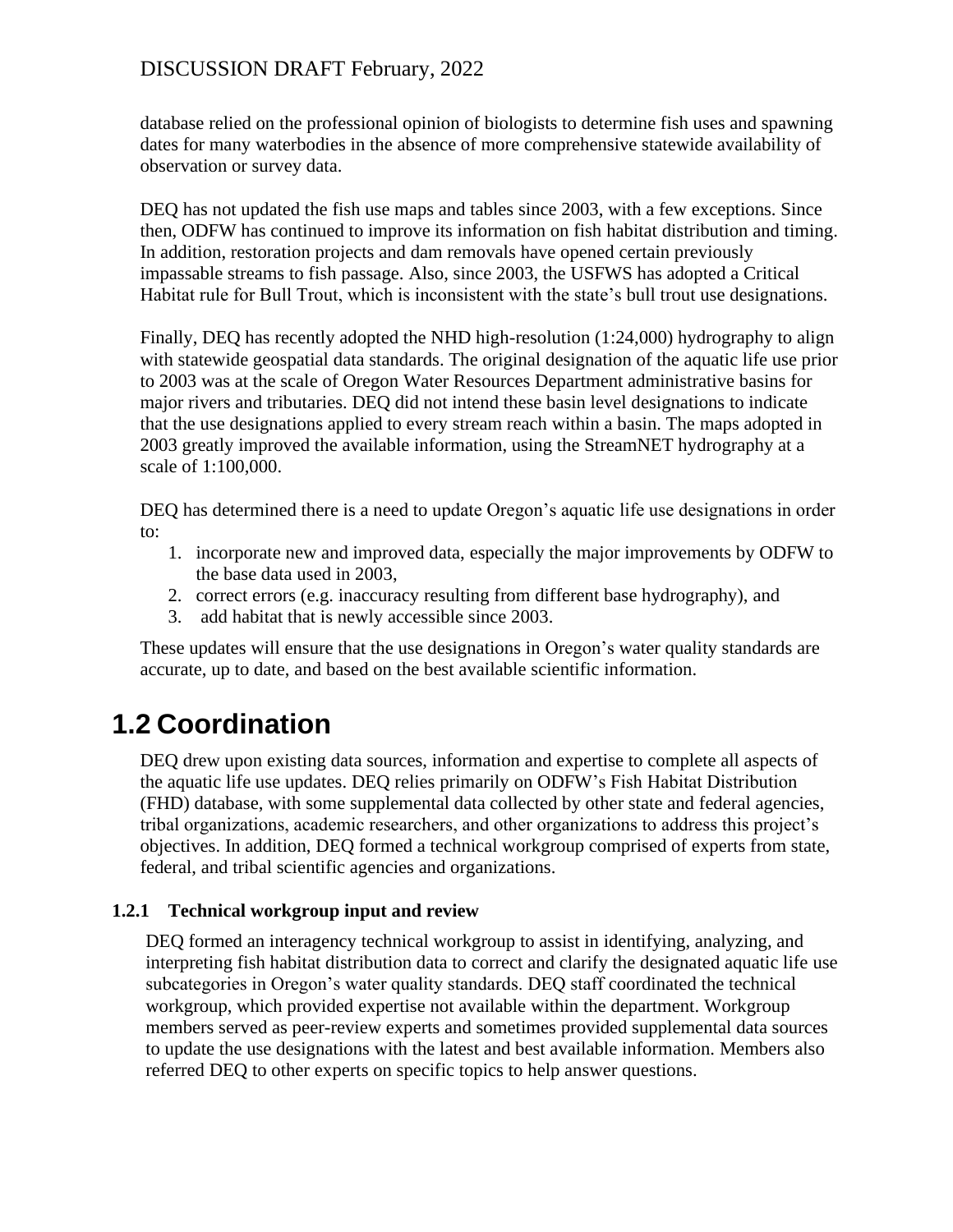| <b>Member</b>              | <b>Affiliation</b>                                                  | <b>Title</b>                                                                  |
|----------------------------|---------------------------------------------------------------------|-------------------------------------------------------------------------------|
| <b>Jon Bowers</b>          | <b>ODFW</b>                                                         | <b>ODFW GIS Coordinator; Fish Habitat</b><br><b>Distribution Data Steward</b> |
| Anne Hayden-<br>Lesmeister | <b>ODFW</b>                                                         | <b>Instream Flow Specialist</b>                                               |
| <b>Brian Bangs</b>         | U.S. FWS                                                            | Biologist, Oregon Fish and Wildlife<br>Office                                 |
| Barbara Adams              | <b>U.S. Forest Service</b>                                          | <b>Threatened &amp; Endangered Species</b><br><b>Aquatic Biologist</b>        |
| <b>Tom Skiles</b>          | <b>CRITFC</b>                                                       | <b>Fisheries Biologist</b>                                                    |
| Craig Contor               | <b>Confederated Tribes of</b><br>the Umatilla Indian<br>Reservation | <b>Fisheries Habitat Project Leader</b>                                       |
| Joe Ebersole               | U.S. EPA, Pacific<br><b>Ecological Systems</b><br><b>Division</b>   | <b>Research Fisheries Biologist</b>                                           |
| Rochelle Labiosa           | U.S. EPA, Region 10                                                 | <b>Physical Scientist</b>                                                     |
| John Palmer                | U.S. EPA, Region 10                                                 | <b>Senior Policy Advisor</b>                                                  |

#### **Table 1 Interagency Technical Workgroup Membership**

This technical workgroup reviewed DEQ's data sources, methodology and analysis, and provided guidance, additional information, and expert professional judgement on the quality, level of certainty, and accuracy of this report's conclusions. DEQ consulted with the technical workgroup through a series of virtual meetings between fall 2020 and spring 2022. DEQ also communicated individually with workgroup members as needed on questions related to their specific research or expertise. The workgroup provided access to datasets, reviewed proposed decision rules, provided input on data display, and reviewed a draft of the technical support document. After their review, DEQ responded to the panel's comments and incorporated their input into the technical support document and draft use maps.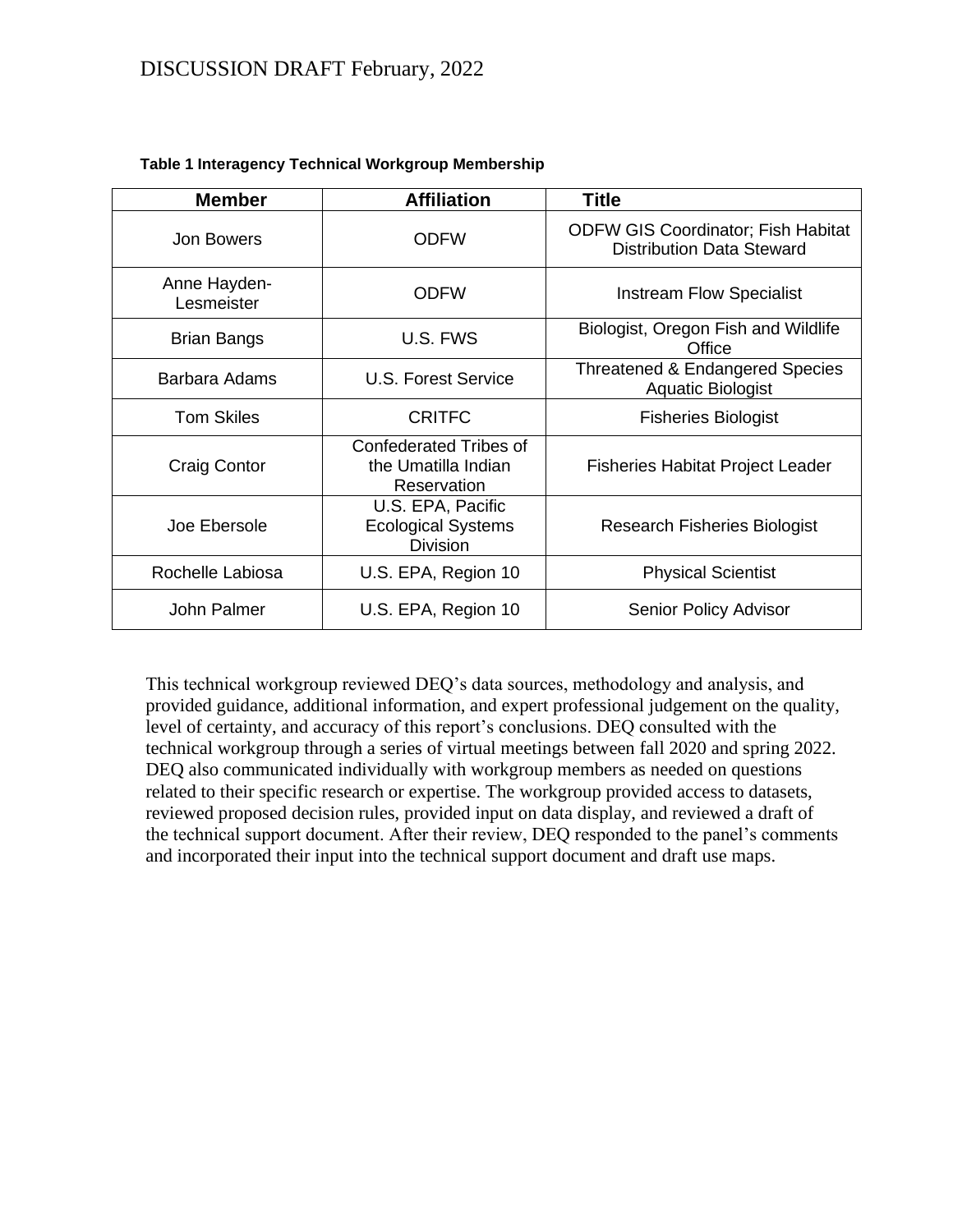# <span id="page-6-0"></span>**Methodology for designating 2aquatic life use subcategories**

# <span id="page-6-1"></span>**2.1 Information Sources**

DEQ primarily relied on the Oregon Department of Fish and Wildlife (ODFW) Fish Habitat Distribution (FHD) database<sup>1</sup> for information on fish distribution and ODFW Timing / Inwater work area mapping<sup>2</sup> for life-stage activity and timing information. The FHD incorporates data from multiple sources including state and federal fisheries agencies, federal land management agencies, tribal entities, watershed councils and other interested public or private organizations. Fish habitat is identified within reaches where habitat for a specific population and life-stage or activity occurs. The timing tables identify when specific lifecycle activities for different species occur throughout the year. The two data sources are complimentary and frequently used together.

DEQ also relies upon the following sources of additional information to identify the proposed designated uses:

- 1. U.S. Fish and Wildlife Service Final Bull Trout Critical Habitat Designation (September 30, 2010)<sup>3</sup>,
- 2. U.S. Geological Survey Data Release: Occurrence locations and trait data for freshwater fishes, amphibians, and reptile's native to the state of Oregon  $(2018)^4$ ,
- 3. U.S. Forest Service NorWeST Stream Temperature Regional Database (Isaak et al. 2019),
- 4. Oregon statewide assessment temperature database (ODEQ-AWQMS database,  $2021)^5$ .
- 5. U.S. Environmental Protection Agency, Region 10 Columbia River Cold Water Refuges Plan (EPA-910-R-21-001, January 2021<sup>6</sup>)

The ODFW Fish Habitat Distribution (FHD) database is the product of a multi-year effort by ODFW to develop consistent and comprehensive fish distribution data for a number of

<sup>1</sup> <https://nrimp.dfw.state.or.us/nrimp/default.aspx?pn=fishdistdata>

<sup>2</sup> <https://nrimp.dfw.state.or.us/nrimp/default.aspx?pn=dataresources>

<sup>3</sup> <https://www.fws.gov/pacific/bulltrout/FinalCH2010.html>

<sup>4</sup> Mims, M., & Hockman-Wert, D. P. (2018). *Occurrence locations and trait data for freshwater fishes, amphibians, and reptiles native to the state of Oregon* [Data set]. U.S. Geological Survey. https://doi.org/10.5066/P9F7FYYZ <sup>5</sup> <https://orwater.deq.state.or.us/DataAnalysisIndex.aspx>

<sup>6</sup> https://www.epa.gov/columbiariver/columbia-river-cold-water-refuges-plan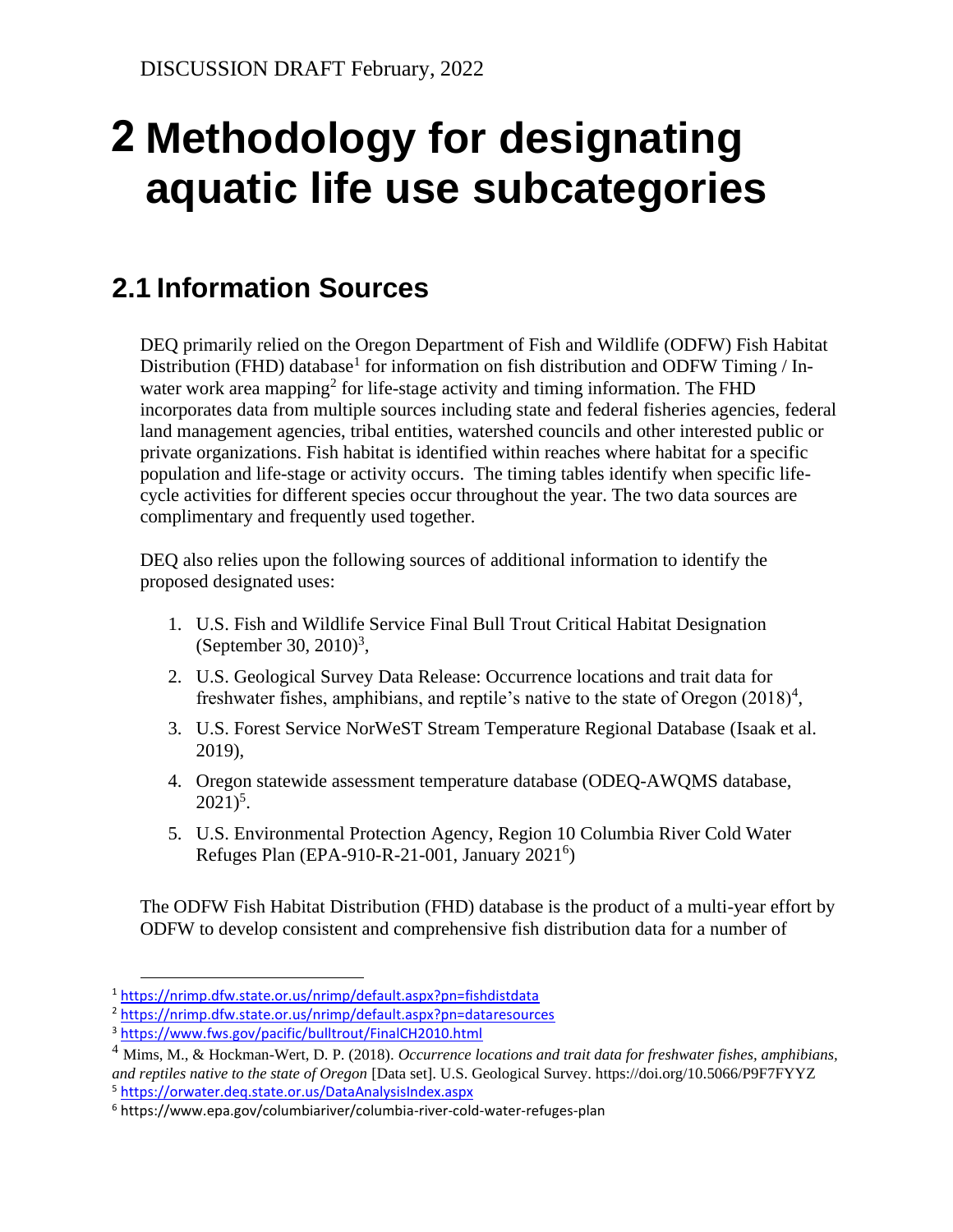salmonid species. This database was recently updated and includes all basins or sub-basins in Oregon that have anadromous fish, and the distribution of many resident fish species.

ODFW periodically compiles fish distribution information from a variety of sources including state and federal fishery agencies, federal land management agencies, tribal entities, watershed councils and other interested public or private groups<sup>7</sup>. The ODFW fish distribution data reflect fish use based on the past five life cycles for species, which ranges from the last 15 to 35 years. If no use of habitat has occurred for five generations of the species, ODFW reclassifies the habitat as historical. In addition to spatial fish distribution data that describe where a life stage use is known or likely to occur, the ODFW Timing / In Water work database also includes timing information and mapping indicating when each life stage use is known or likely to occur within specific areas of the habitat distribution.

The habitat distribution data represent the presence of habitat for known fish life stages based on a combination of documented observations of organisms, habitat surveys, and the best professional judgment of local field biologists. This judgement concerns local knowledge of where use is likely to occur based on availability of suitable habitat. For example, waters near areas of documented life stage presence on the same or proximate water bodies that have similar habitat features, such as flow volume, gradient, gravel size, and pool frequency, and no known obstructions or other reasons why the use would not also be present in these waters, are included in the habitat distribution.

The methodology ODFW uses to develop and update its database is scientifically sound and is authoritative for salmonid use designations. DEQ supplemented the ODFW distribution and timing databases with data from other sources for some use subcategories. Where DEQ used additional sources of data, they are discussed in the description of the method for each use subcategory below. The ODFW database, together with the additional sources identified below, are the best information readily available upon which to base the fish use designations. The use of both data and professional judgment is appropriate because of the practical limitations of monitoring every stream reach, and because fish distributions vary year to year for some waterbodies. Use designations are based on information about habitat availability and suitability collected over multiple years.

A detailed inventory of the data sources and variables used to designate each aquatic life use subcategory, and comparison to the data sources and variables used in the original 2003 aquatic life fish use designations, are available in Appendix A.

# <span id="page-7-0"></span>**2.2 Beneficial Use Designations for Temperature – Year-Round Uses**

Most of Oregon's basins have two maps, one representing year-round uses and the other seasonal spawning use, to represent different fish use subcategories from the temperature standard. This "Fish Use Designation" map identifies species and life stage activity uses of

<sup>7</sup> [https://www.oregon.gov/geo/FIT%20Documents/OFHDDS\\_Stewardship\\_Plan\\_Version\\_One.pdf](https://www.oregon.gov/geo/FIT%20Documents/OFHDDS_Stewardship_Plan_Version_One.pdf)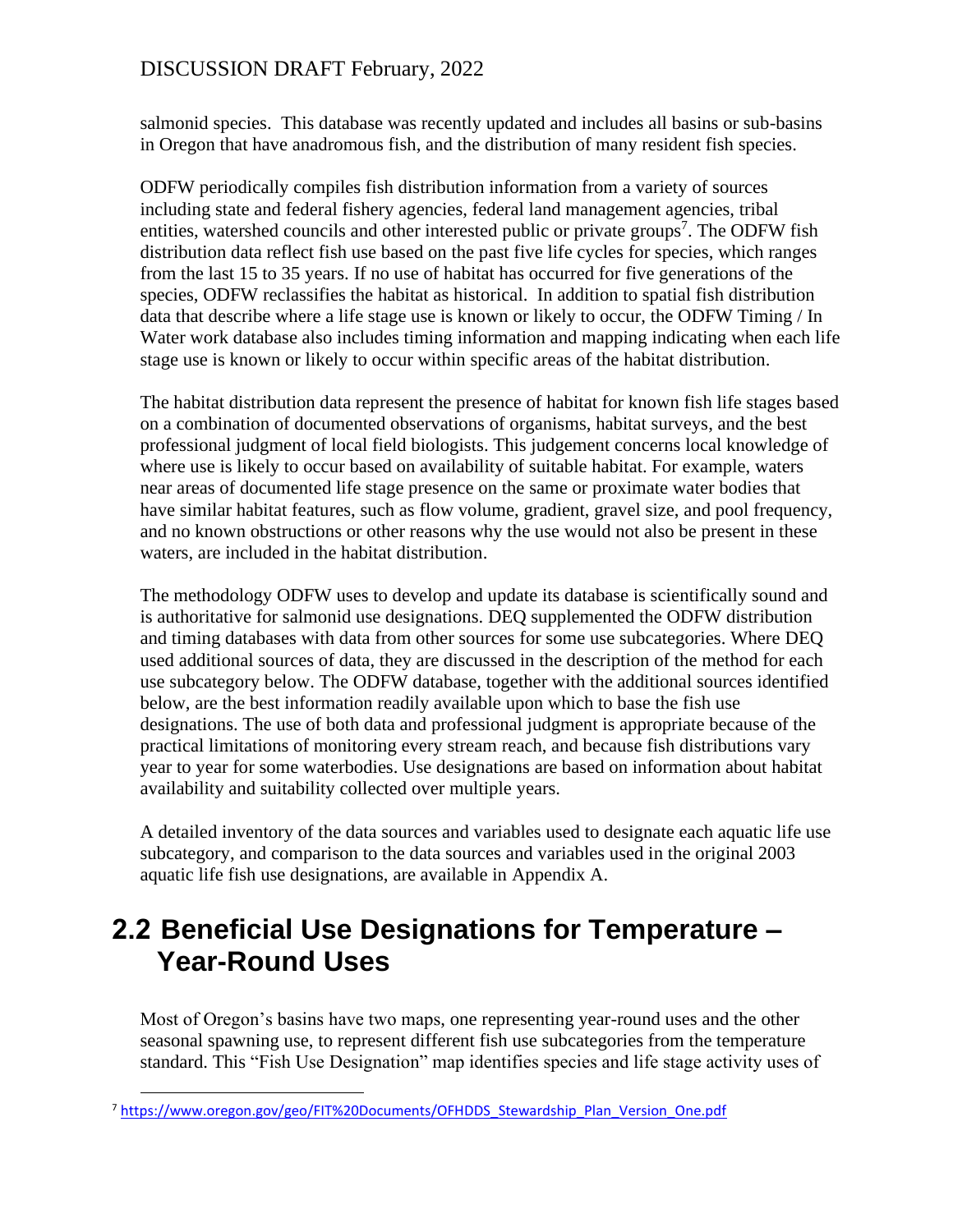the habitat that occur throughout the year. These are based on the most protective temperature for the warmest consecutive seven-day period occurring during the year [\(Table](#page-8-0)  [2\)](#page-8-0). For a typical stream in Oregon the average daily temperature for the warmest week of the year is expected to range from 1 to  $3^{\circ}$ C cooler than these criteria (McCullough et al. 2001).

Water quality criteria to protect these uses apply at all times of the year. Every water body in Oregon has a year-round fish use designated. In many cases, habitat supports multiple species with a range of thermal tolerance. For example, salmonid rearing, lamprey, and chub populations may be present in the same water body. Where a waterbody could fit into multiple year-round aquatic life use categories, DEQ designates the use based on the most sensitive use that occurs in the waterbody. DEQ has historically focused on salmonid fish uses as the most temperature sensitive species in cold or cool water aquatic communities, and for which the most data on thermal tolerance and distribution is usually available.

<span id="page-8-0"></span>

| <b>Aquatic Use Subcategory</b>                  | <b>Criterion</b><br>(7dADM <sup>8</sup> ) | In Effect                             |
|-------------------------------------------------|-------------------------------------------|---------------------------------------|
| <b>Bull Trout Spawning and Juvenile Rearing</b> | $12^{\circ}$ C                            | Year-round                            |
| <b>Core Cold Water Habitat</b>                  | $16^{\circ}$ C                            | Year-round                            |
| Salmon and Trout Rearing and Migration          | $18^{\circ}$ C                            | Year-round                            |
| <b>Salmon and Steelhead Migration Corridors</b> | $20^{\circ}$ C                            | Year-round                            |
| Redband or Lohantan Cutthroat Trout             | $20^{\circ}$ C                            | Year-round                            |
| <b>Cool Water Species</b>                       | narrative                                 | Year-round                            |
| <b>Borax Lake Chub</b>                          | narrative                                 | Year-round                            |
| Salmon and steelhead Spawning                   | $13^{\circ}$ C                            | During designated<br>spawning periods |

**Table 2 Orgon's Use Subcategories and Criteria for Temperature**

The following decision rules were used to identify the fish use designations that occur yearround, including throughout the summer, and determine what updates should be proposed.

<sup>&</sup>lt;sup>8</sup> Seven-day average daily maximum temperature (7dADM) means the average of the daily maximum temperatures from seven consecutive days made on a rolling basis. The daily maximum temperature experienced during the warmest consecutive 7-day period of the year must be no higher than the criterion for a waterbody to attain the corresponding criterion. Average daily water temperatures and maximum temperatures at most other times of year will by definition be cooler than the temperature of the criterion.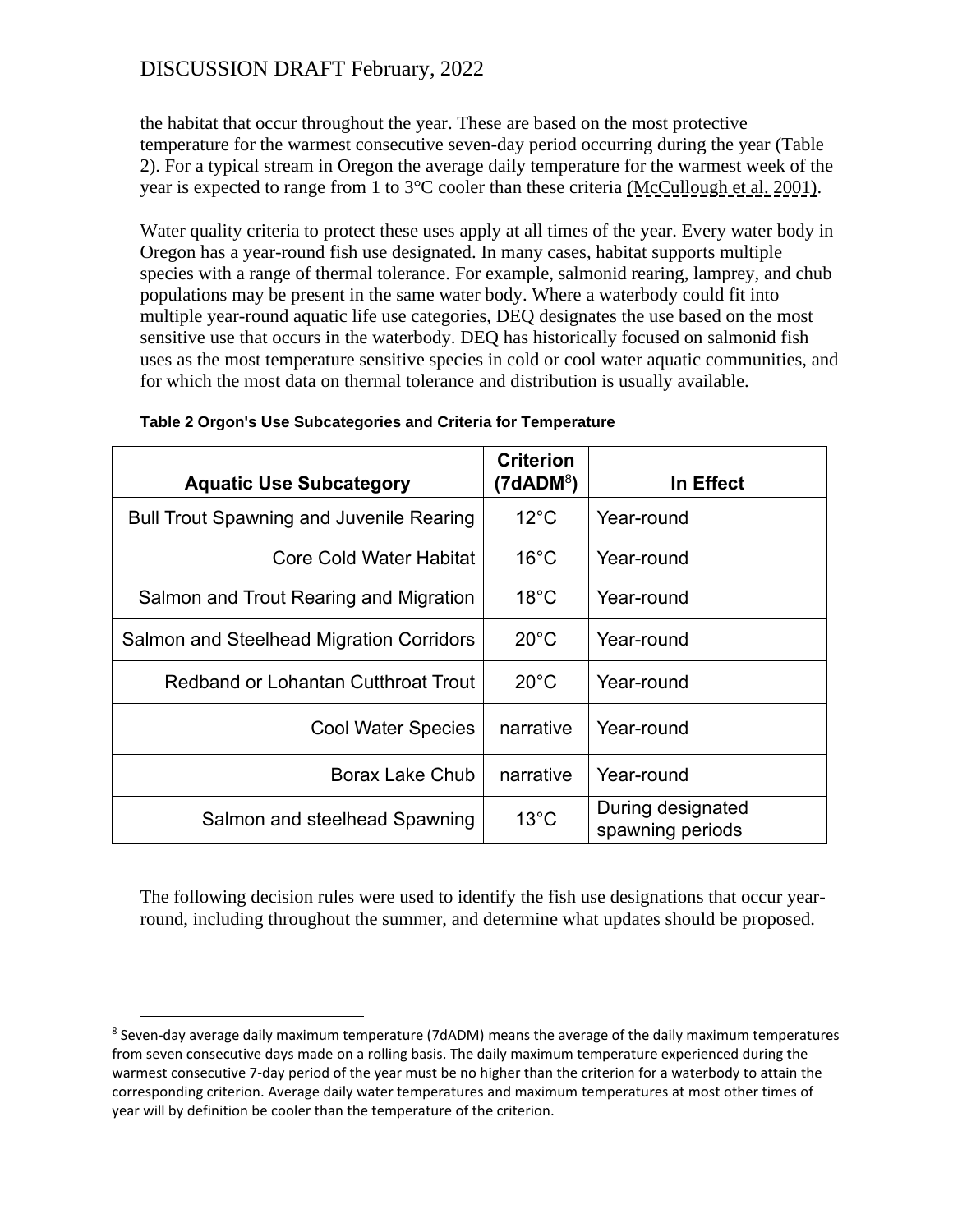#### **Salmon and Trout Rearing and Migration**

DEQ designates 'Salmon and Trout Rearing and Migration' use for waters where:

- 1. Salmon or steelhead rearing or upstream migration, occurs in July or August;
- 2. Rainbow Trout, Coastal Cutthroat Trout, Westslope Cutthroat Trout, or Mountain Whitefish rearing, migration, or resident activity occurs in July or August;

AND

3. Waters upstream of the waters identified above, except those designated for the Bull Trout Spawning & Juvenile Rearing or Core Cold-Water use subcategories.

This use designation identifies waters that provide suitable rearing habitat for salmon, steelhead (anadromous Rainbow Trout), and resident trout; and upstream adult pre-spawn migration for salmon and steelhead. This use subcategory is designated where more stringent uses for core cold-water and bull trout spawning and rearing are not applicable. This use designation also protects other cold-water biota that co-occur with salmonid fishes.

### **Core Cold-water habitat**

DEQ designates Core Cold-Water Habitat for waters where any of the following indicators of cold-water habitats occur:

- 1. Waters where Chinook salmon spawning occurs early; **begins** prior to September 15.
- 2. Waters where winter or summer steelhead spawning occurs late; **ends** after June 1.
- 3. Waters having sub-adult and adult Bull Trout presence and foraging during July or August, but are not also Bull Trout spawning and rearing streams.
- 4. Waters upstream of the areas identified in 1-3 above that also support salmon & steelhead rearing or provide cold water to these areas, unless those can be designated for the 'Bull Trout Spawning & Juvenile Rearing' use subcategory.
- 5. Waters where available water temperature data indicate that the 7-day average maximum stream temperature for the warmest week of the year is at or below 16.0°C.

This use designation identifies and ensures the protection of colder water habitats to provide thermal habitat diversity for salmon and steelhead juvenile rearing, adult salmon and steelhead pre-spawn holding, Bull Trout sub-adult and adult foraging, and to protect species that thrive in especially cold water, including certain amphibians and other cold-water biota.

Late steelhead spawning is a new indicator not used in 2003. In addition, DEQ has more temperature data in the upper portions of streams where temperatures are more likely to stay below 16°C all summer. Other agencies may have collected temperature data used as an indicator, but it must meet DEQ quality assurance requirements. DEQ use temperature data only where multiple years of data were available to evaluate interannual variability and ensure waterbodies were reliably meeting the 16°C 7-day average of daily maximum threshold.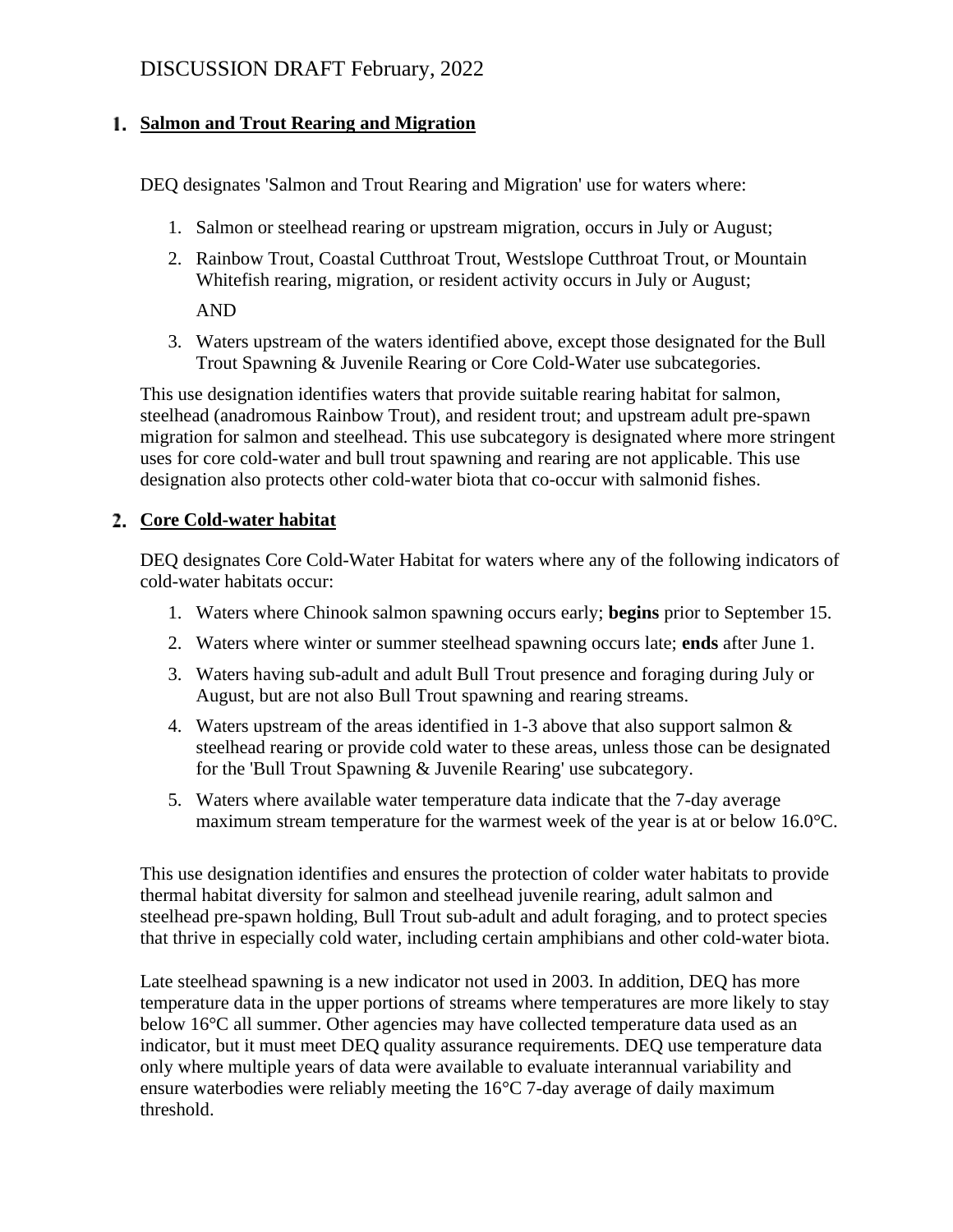The designation of core cold-water habitat using the indicators above will provide protection for core cold-water habitats that are known or likely to occur at this time.

#### **Bull Trout Spawning and Juvenile Rearing**

DEQ designates Bull Trout rearing and spawning use for:

- 1. Waters where ODFW indicates Bull Trout primarily spawning and early life stage rearing habitat occurs;
- 2. Waters identified as potential Bull Trout spawning and juvenile rearing habitat that is necessary for long-term health and viability of Bull Trout populations consistent with recovery plans and restoration goals;
- 3. Waters identified by the USFWS 2010 final critical habitat rule<sup>9</sup> as Bull Trout spawning and rearing habitat, including 33 miles of habitat USFWS asked DEQ to add in their 2015 Biological Opinion on Oregon's temperature standards<sup>10</sup>; and
- 4. Waters upstream of the reaches identified above, which support bull Bull Trout by providing cold water to the habitats where Bull Trout spawning and juvenile rearing use occurs.

In 2003, Bull Trout juvenile rearing and spawning use was designated based on DEQ's Bull Trout Habitat Designation Report: Technical Work Group Recommendations (2003) and USFWS' draft proposed critical habitat for Bull Trout juvenile rearing and spawning. DEQ included areas identified as existing and as potential Bull Trout rearing and spawning habitat (identified in the above reports) because Bull Trout habitat in the State has been greatly reduced and fragmented, and because Bull Trout are listed under the federal ESA. In order to protect Bull Trout populations in Oregon and allow for their recovery, additional habitat must be protected beyond that currently occupied.

The potential habitat identified in the 2003 report was included to allow local populations to grow to the point that they (1) are reconnected with other local populations and with foraging habitats, (2) are large enough to withstand losses due to natural stresses and events (e.g., drought); and (3) have the genetic diversity to support healthy reproduction.

DEQ proposes to align the Bull Trout designations with the most recent critical habitat designations and fish distribution datasets from USFWS and ODFW, which were updated since 2003. The potential habitat necessary for long-term health and viability of Bull Trout populations identified in 2003 will be retained unless ODFW and Bull Trout experts provide updated information and revise the potential habitat needed to be consistent with current recovery plans and restoration goals.

<sup>9</sup> . https://www.fws.gov/pacific/bulltrout/crithab/FinalCH2010.html

<sup>10</sup>. USFWS 2015m USFWS Biological Opinion, Concurrence and Conference Concurrence on USEPA Approval of 11 Oregon Water Quality Standards for Temperature and Intergravel Dissolved Oxygen. 01EOFWO0-2014-F-0087.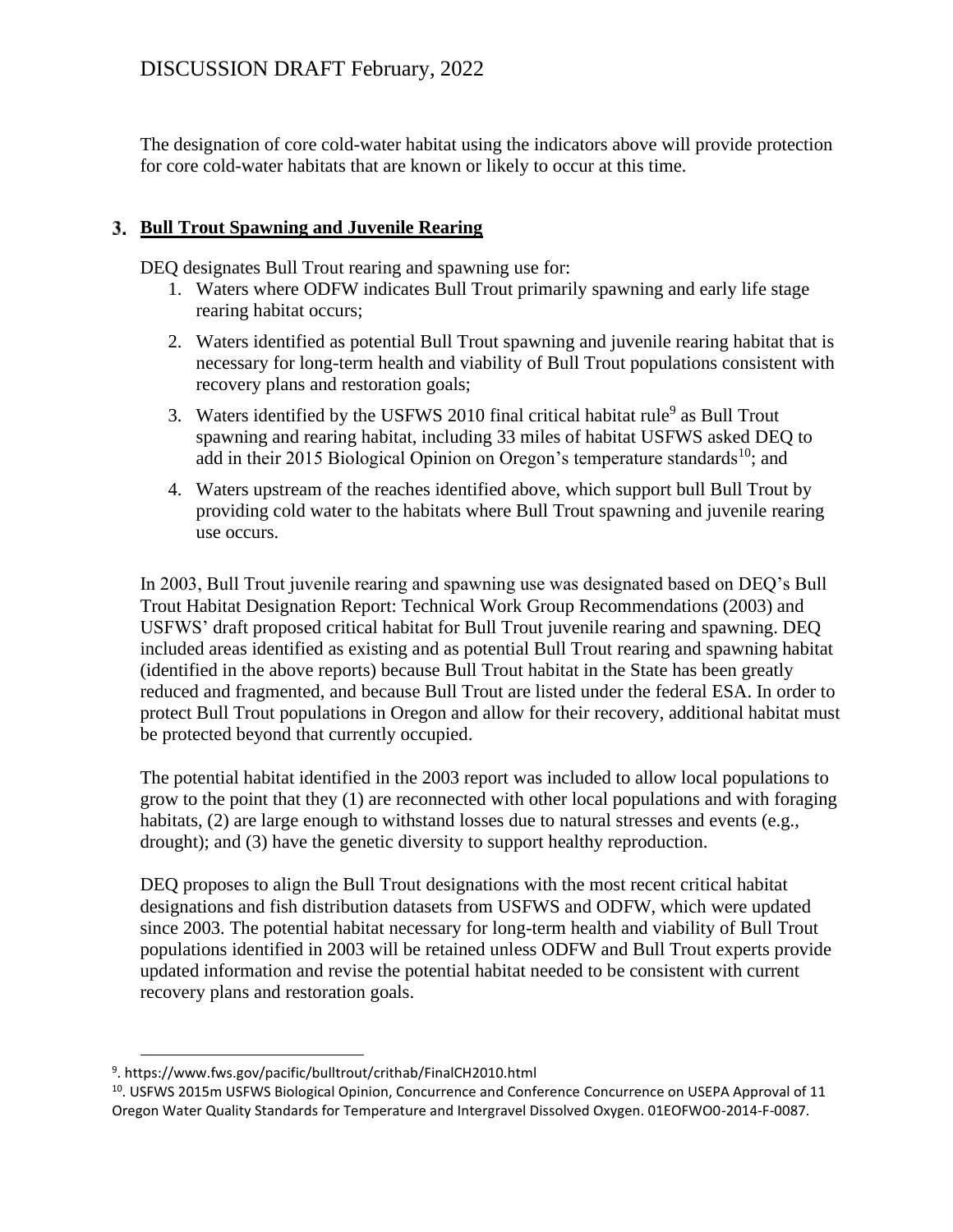#### **Redband and Lahontan Cutthroat Trout**

DEQ designates Redband and Lahontan Cutthroat Trout use:

- 1. for Redband trout (Oncorhynchus *mykiss* spp. *gairdneri*, *newberrii,* or *stonei*) in:
	- a. Waters where resident *O. mykiss* occur within part or all of the following basins:
		- Goose and Summer Lakes Basin
		- Malheur Lake Basin
		- Powder Basin
		- Burnt Basin
		- Malheur River Basin
		- Owyhee Basin
		- Klamath Basin
		- Umatilla Basin
		- Walla Walla Basin

#### AND

- b. Additional reaches where steelhead are not present due to a natural or permanent passage barrier.
- 2. for Lahontan Cutthroat Trout (*Oncorhynchus clarkii henshawi*) in waters where Lahontan Cutthroat Trout occur.

Redband trout are an interior resident rainbow trout species found in the arid and semi-arid portions of Oregon east of the Cascade Mountains crest. They have sufficient physiological differences from coastal rainbow trout that they are considered a distinct subspecies of *Oncorhynchus mykiss*. Lahontan Cutthroat trout are resident trout located in isolated reaches in the interior great basin area of southeastern Oregon. Only a small portion of their range is in Oregon.

Redband and Lahontan cutthroat trout are the most sensitive use in basins and sub-basins where anadromous steelhead, which have lower thermal tolerance, are absent. Due to uncertainty about admixture between populations of coastal and interior subspecies of *O. mykiss*, Redband Trout use is designated only for portions of interior basins that do not contain steelhead populations.

### **Salmon and Steelhead Migration Corridors**

DEQ designates the 'Salmon and Steelhead Migration Corridor' use to waters with a multiple lines of evidence approach that include some or all of the following characteristics:

1. Migration corridor reaches designated and approved in 2003.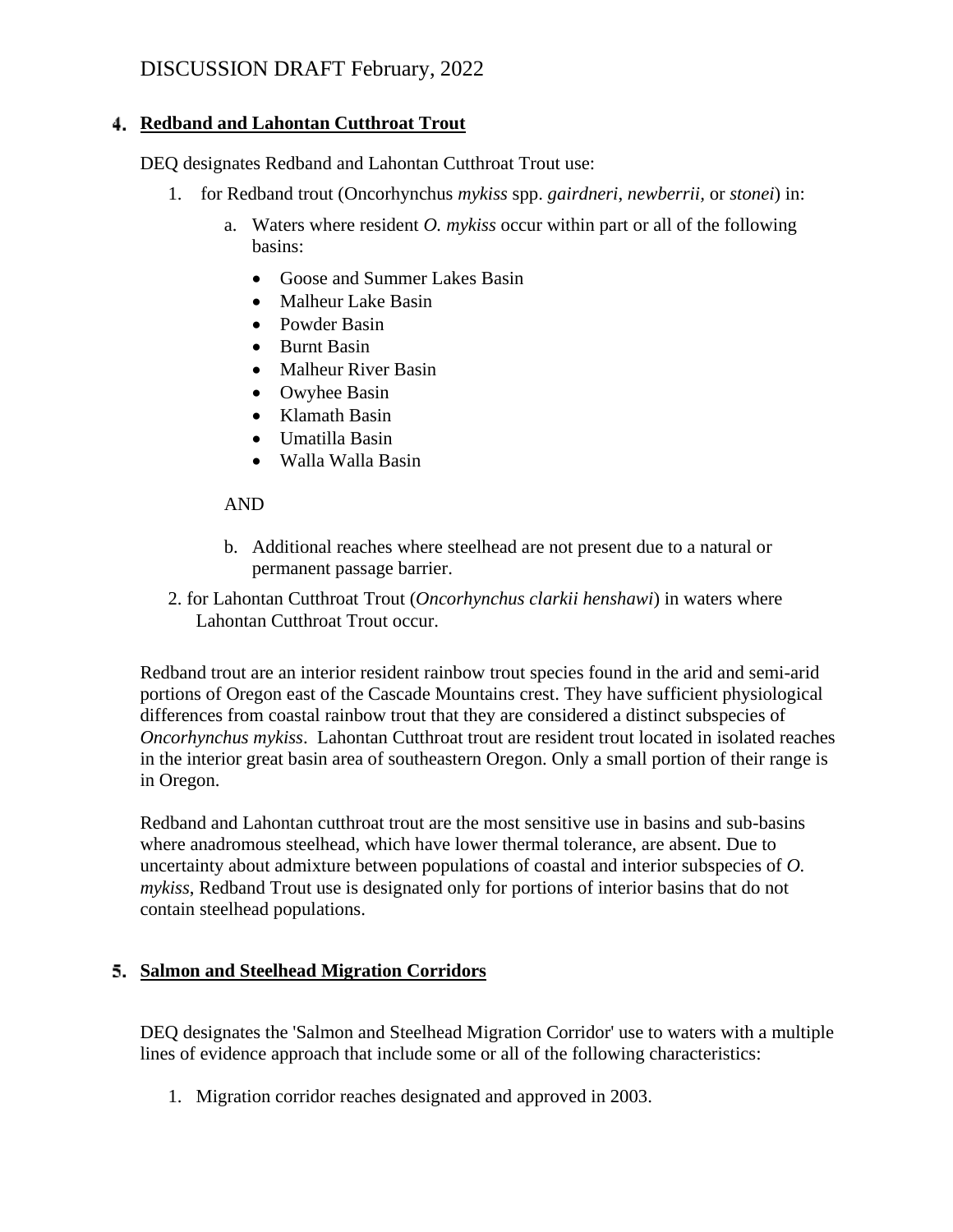- 2. Where ODFW's FHD indicates a reach is "Primarily migration" for an anadromous salmon or steelhead species.
- 3. Where ODFW's life-stage activity timing tables indicate no peak salmonid rearing use or peak salmonid spawning or emergence use in July-August, inclusive of resident trout species.
- 4. There is evidence indicating that the reach naturally exceeds 18°C 7-dADM.

The "migration corridor" use is a seasonal cold-water use, meaning it is not optimal salmonid rearing or holding habitat during the warm summer months. Anadromous or adfluvial species migrate through or use some of these reaches, primarily during other times of the year. There may be some cold-water fish use during the summer, such as juvenile rearing or out migration, but these are not typically natal streams and do not provide optimal juvenile rearing conditions during the summer. The presence of native cool water species can also support a migration corridor designation. It is important to protect existing habitat heterogeneity and cold-water refuges within these reaches.

In this review, DEQ considered whether additional reaches qualify for the migration corridor criterion designation using the decision rules above. A full evaluation of the multiple lines of data and information considered for designating this use for waterbodies will be available for review in the draft technical support document.

#### **Cool Water Species**

DEQ designates the cool water species use for:

1. Waters not identified on the timing tables as primary migration or rearing habitat for any resident or anadromous salmonid fish in July or August.

#### **BUT**

2. If ODFW identifies a reach as having salmon or steelhead "primary migration" use, then the waterbody is designated as Salmon and steelhead Migration Corridors.

The cool water species use subcategory, as used in the temperature standard, includes aquatic organisms that either have a wider temperature tolerance range than cold-water organisms or are physiologically restricted to cool waters, including but not limited to, native sturgeon, , suckers, chub, sculpins and certain other species of cyprinids (minnows). DEQ uses the absence of cold water species, such as salmonids, during July or August to indicate cool waters reaches. In addition, DEQ may also use the presence of other cool water dependent fish, amphibians, or invertebrate species to support the designation for cool water species use.

#### **Borax Lake Chub**

DEQ designates the Borax Lake Chub use subcategory for: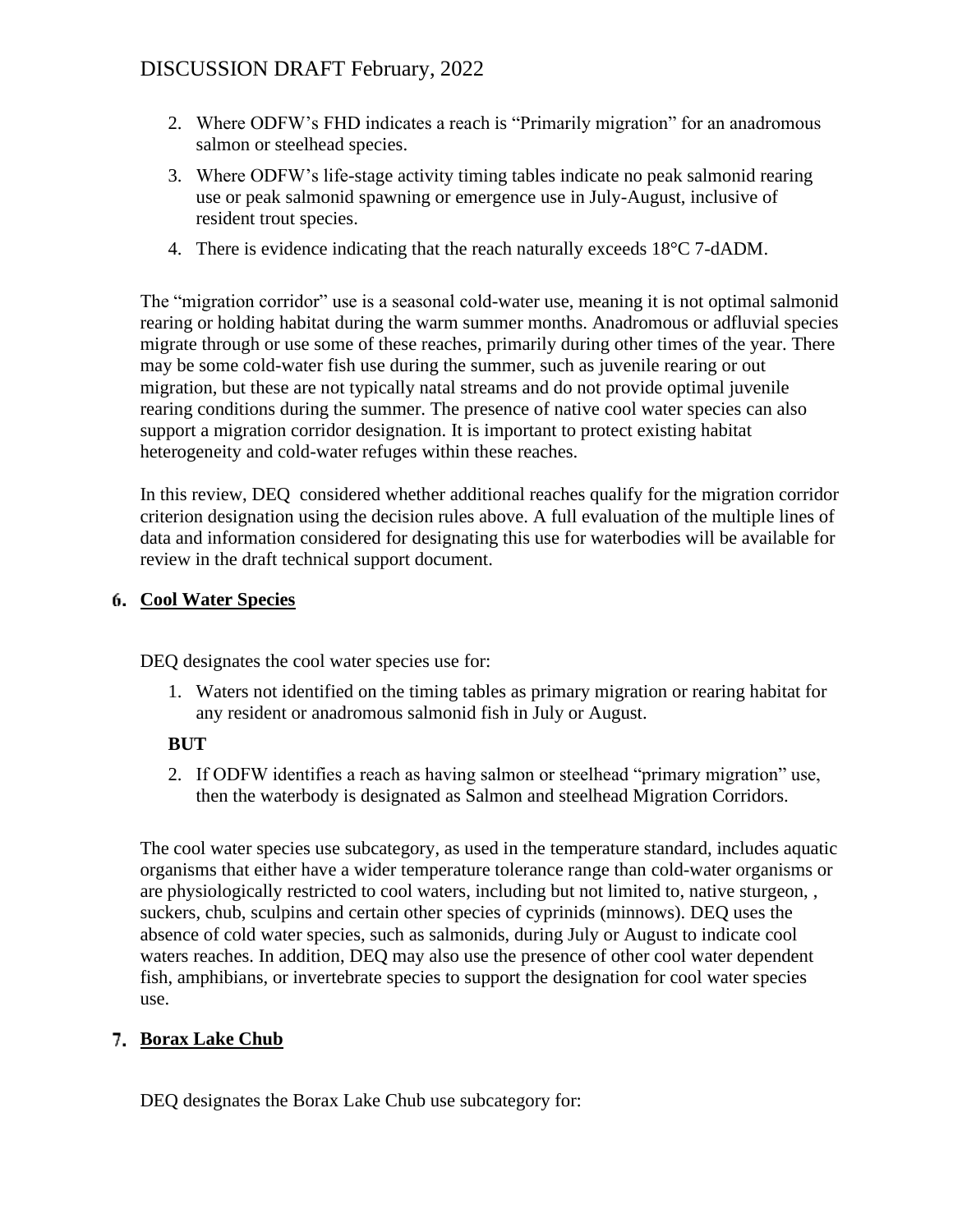1. State waters in Borax Lake, in the Alvord Lake sub-basin of the Malheur Lake Basin, supporting the Borax Lake chub.

The Borax Lake Chub use subcategory, as used in the temperature standard, protects the only native warm-water species of Oregon from excessively low water temperatures that are detrimental to this species. There are no revisions to this use designation proposed at this time.

# <span id="page-13-0"></span>**2.3 Beneficial Use Designations for Temperature – Salmon & steelhead Spawning through Emergence (Seasonal Use)**

The ODFW life-stage activity-timing database shows salmon or steelhead spawning through emergence for each species and each timing unit, sometimes resulting in more than 30 different spawning date ranges for one administrative basin. Because this approach seemed overly complicated to designate and implement, DEQ continues to apply a simplification procedure developed by the Interagency Team in 2003 to designate spawning use for a more generalized time-period than the specific dates used in ODFW's life stage activity timing tables that still protect this use (DEQ 2003, Attachment H).

DEQ used the following approach to confirm or adjust the spawning through emergence use designation locations and dates:

- 1. In waters identified by ODFW as "Primarily Spawning" habitat for populations of Coho, Spring Chinook, Fall Chinook, Chum, and Sockeye salmon, and summer or winter steelhead trout.
- 2. Spawning through emergence use shall be applied **starting** on the following dates:
	- a. in reaches with fall spawning populations (Chinook, Coho, sockeye, or chum salmon), on the date specified by ODFW if it begins with a period of peak use, and 2 weeks after the date specified by ODFW if it begins with a period of lesser use. On no occasion shall spawning through emergence use for salmon be applied starting later than November 1;
	- b. in reaches with spring spawning populations (summer or winter steelhead), on January 1st if fall spawning populations are not also present;
	- c. in reaches designated as 'Salmon & Steelhead Migration Corridor' use, on the date specified by ODFW's timing tables. DEQ is not proposing to revise the dates of the spawning through emergence use, which are based on ODFW's timing tables or dates in the Snake River TMDL.
	- d. in reaches where spring spawning populations (summer/ winter steelhead)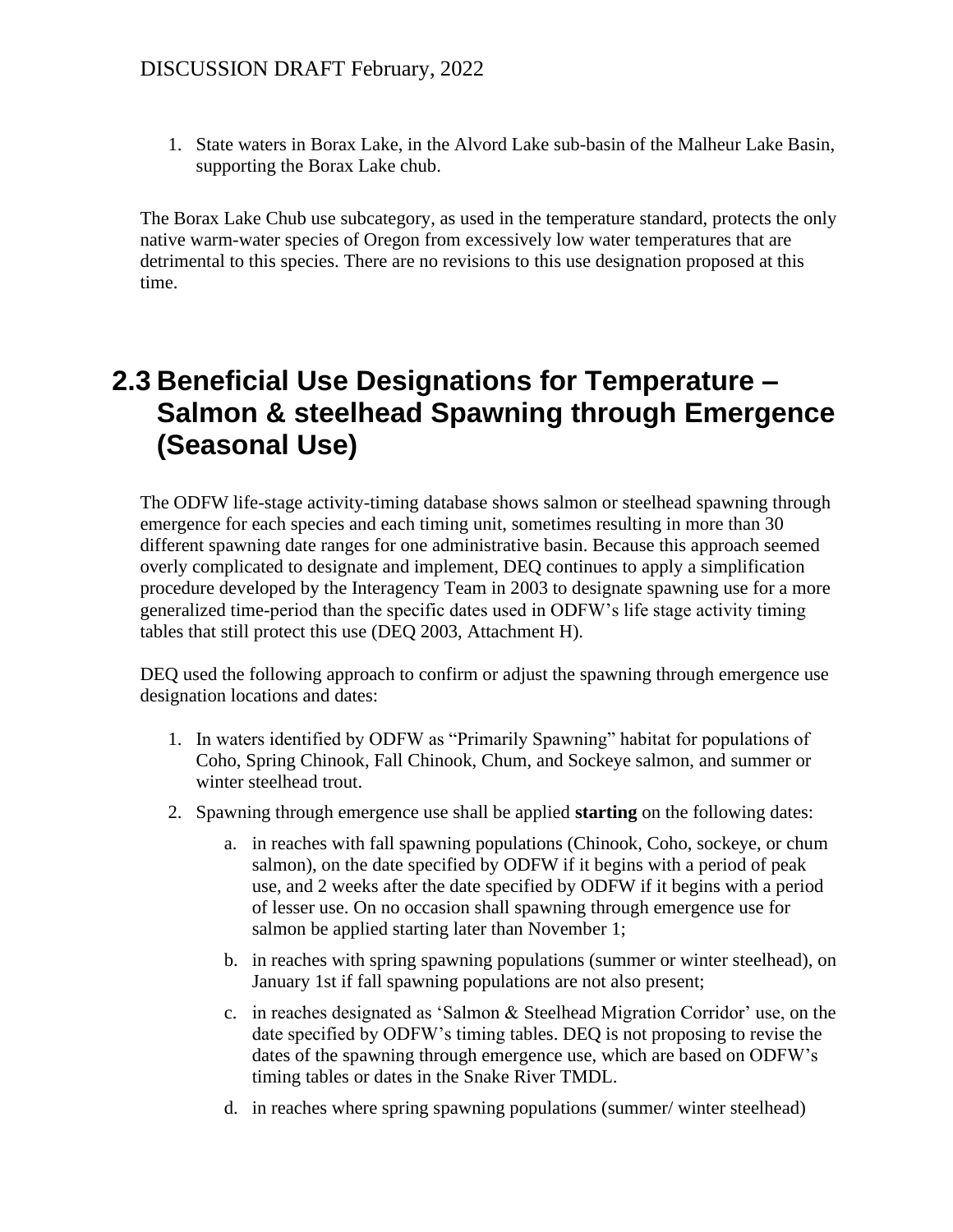occur on May 15;

- e. in reaches designated as "Core Cold-water habitat" use where spring spawning populations (summer or winter steelhead) occur, on June 15;
- f. in reaches designated as 'Salmon & Trout Migration Corridor' use, on the date specified by ODFW's timing tables.

Oregon's framework for determining the applicable spawning date is consistent with the approach recommended by the Region 10 Temperature Guidance and Technical Support Issue Papers.(Poole et al. 2001, U.S. Environmental Protection Agency 2003). The rationale for the two-week delay after the lesser use spawning start date in 2a above is that the date shown in the ODFW timing tables applies to a "timing unit," which in many cases is fairly large. Also, the two-week delay only applies where the spawning use is identified as "lesser use" by ODFW. Generally, ODFW considers at least 90% of the population to spawn during the "peak use" time. For some populations peak use may apply to as little as 70% of the population. Spawning use dates will begin no later than the onset of "peak" spawning use.

The reasons for using the exact ODFW timing date range for spawning through emergence in the migration corridors, as described in parts 2 and 3 above, is that spawning occurs for shorter time periods in these reaches and the extent of spawning habitat is small. These approaches to designating the dates where spawning through emergence dates apply was adopted and approved in 2003.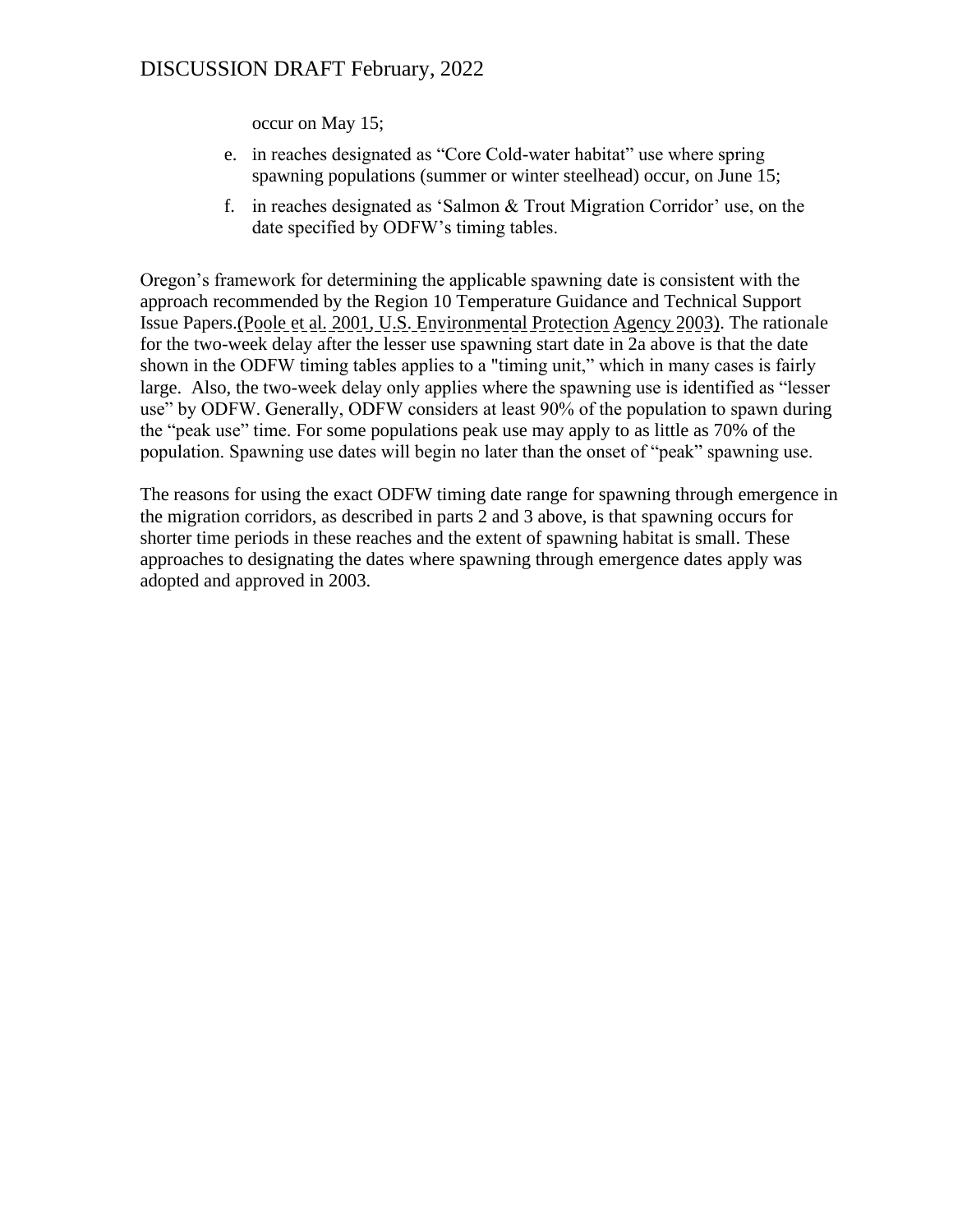# <span id="page-15-0"></span>**Decision Rules Evaluation 3**

# <span id="page-15-1"></span>**3.1 Section Introduction**

This section identifies where data sources and decision methods used to designate the aquatic life uses have changed from the last rulemaking in 2003, and additional methods or data sources considered during DEQ's technical review. Detailed inventory of data sources, including variables used, literature review, and other supporting analyses are documented in the TSD.

# <span id="page-15-2"></span>**3.2 Aquatic Life Use Subcategories for Temperature – Year round**

### **Bull Trout Spawning and Juvenile Rearing**

#### **Updates to Data Sources**

The currently effective designations are based on the *Bull Trout Habitat Designation Report: Technical Work Group Recommendations (2002*). DEQ is using habitat distribution data from the ODFW fish habitat database (FHD) (2021) and final federal critical habitat rule (2010) to update this use where the database identifies the reach as 'primarily spawning with some rearing' Bull Trout habitat.

In addition, to review the "potential Bull Trout spawning and juvenile rearing habitat that is necessary for long-term health and viability of Bull Trout populations consistent with recovery plans and restoration goals," DEQ is consulting with ODFW and the USFWS, which coordinate a statewide working group for experts in Bull Trout conservation. Pending the input of this group, the potential habitat reaches from the DEQ 2002 (BTHD3) *Technical Work Group Recommendations* continue to be included. This potential habitat coincides with some Bull Trout 'Historical' and 'Resident" Bull Trout habitats from the ODFW-FHD (2021). DEQ may propose adjustments if recommended by the statewide working group.

DEQ is also replacing the distribution of 'Spawning and rearing' (SR) habitat from the USFWS draft Bull Trout Critical Habitat Rule (67 FR 71236, November 29, 2002) with the 'Spawning and rearing' (SR) habitat from the USFWS Final Bull Trout Critical Habitat Designation (75 FR 63898, October 18, 2010)**.**

#### **Revisions to Decision Rules**

DEQ is adding 33 stream miles of Bull Trout spawning and rearing habitat specifically identified as a reasonable and prudent alternative (RPA) by the USFWS in their 2015 Biological Opinion/Letter of Concurrence/Conference Proposed Approval of Revised Oregon Water Quality Standards for Temperature and Intergravel Dissolved Oxygen.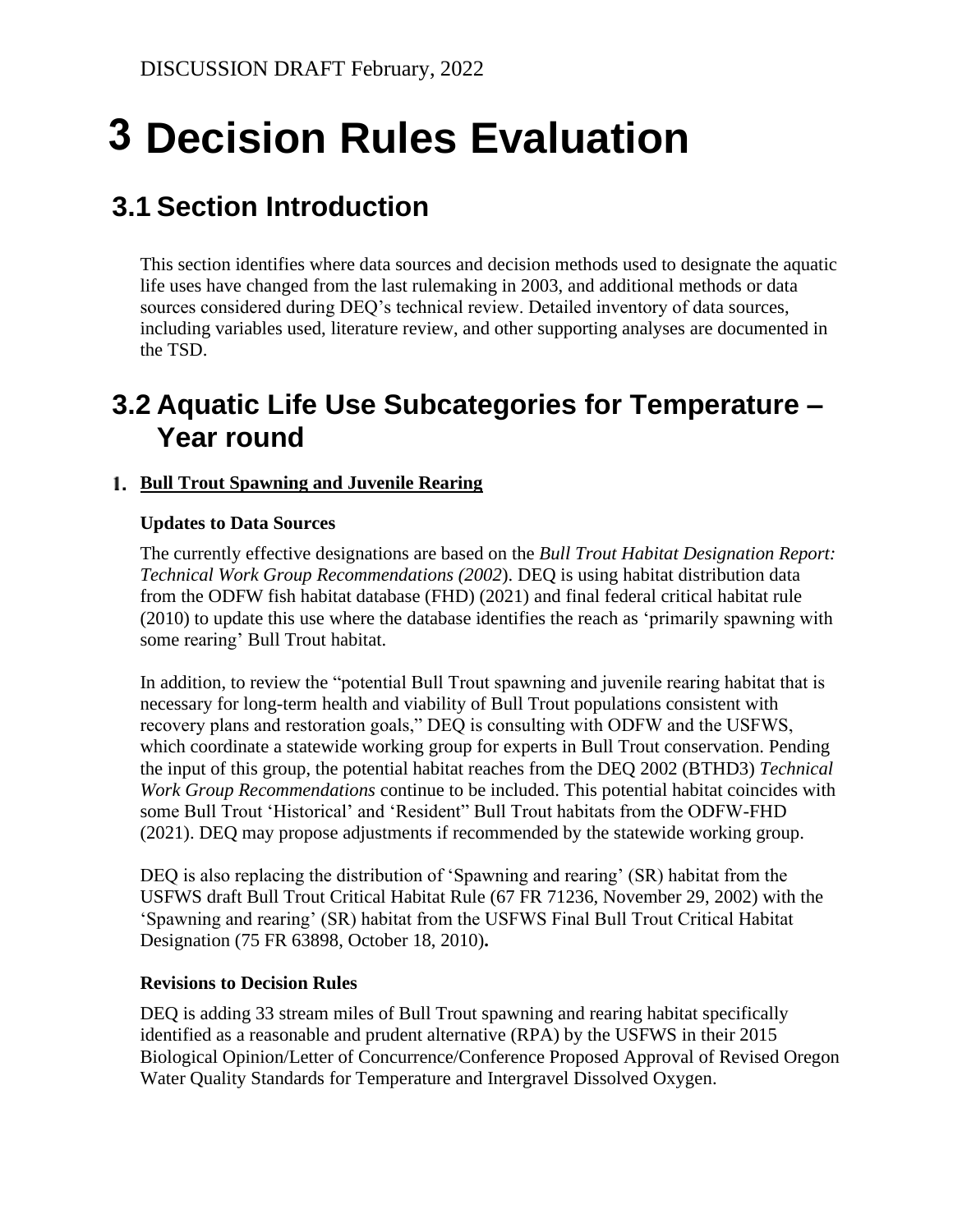#### **Core Cold-Water Habitat**

#### **Updates to Data Sources**

DEQ is updating habitat distribution data based on the most recent data in ODFW's FHD for salmon, steelhead, and Bull Trout from . Additional Bull Trout habitat distribution from the USFWS for adult 'foraging, migration, and overwintering' (FMO) from the draft Bull Trout Critical Habitat Rule (67 FR 71236, November 29, 2002) is being replaced with the 'foraging, migration, and overwintering' (FMO) habitat from the Final Bull Trout Critical Habitat Rule (75 FR 63898, October 18, 2010)**.** DEQ is also updating the life stage activity timing information provided by ODFW based on the most recent life stage activity timing tables.

DEQ's water quality database (AWQMS) provides temperature data collected by DEQ and 3<sup>rd</sup> party data submitted for the Integrated Report from other federal and state agencies, tribes, academic institutions, or other stakeholders. DEQ will use temperature data in the database through 2020. Additional temperature observations were acquired from the USFS-NorWeST stream temperature weekly summaries database for the western U.S.

#### **Revisions to Decision Rules**

DEQ is evaluating whether the Ecotrust anchor habitat study used in 2003 is an appropriate indicator of core cold-water habitat. DEQ expects to rely primarily on the updated ODFW, USFWS, and temperature data, as described above.

In addition, DEQ shall evaluate what reaches will be newly designated 'core cold-water habitat' based on waters where ODFW identifies peak steelhead spawning that occurs later than June 1.

#### **Other Factors Considered**

In response to concerns that DEQ's aquatic life use designations are too narrowly focused on salmonids, DEQ reviewed information about indicator species that could serve as additional indicators of cold-water habitats that stay below 16°C. DEQ considered several native amphibians, pacific lamprey, and native freshwater mussels, to see if they would serve as indicator species for the 'core cold-water habitat' use designation.

Upon review, DEQ did not identify any candidates among these species as suitable indicators for designating the cold-water aquatic life use subcategory, either because their thermal needs do not require temperatures below 16°, because they are not stream-obligate, or because they tend to occupy colder microhabitats and are not a good indicator of the thermal conditions of the stream as a whole. Please see Appendix A for references. The TSD includes detailed analysis of these indicator species.

#### **Salmon and Trout Rearing and Migration**

**Updates to Data Sources**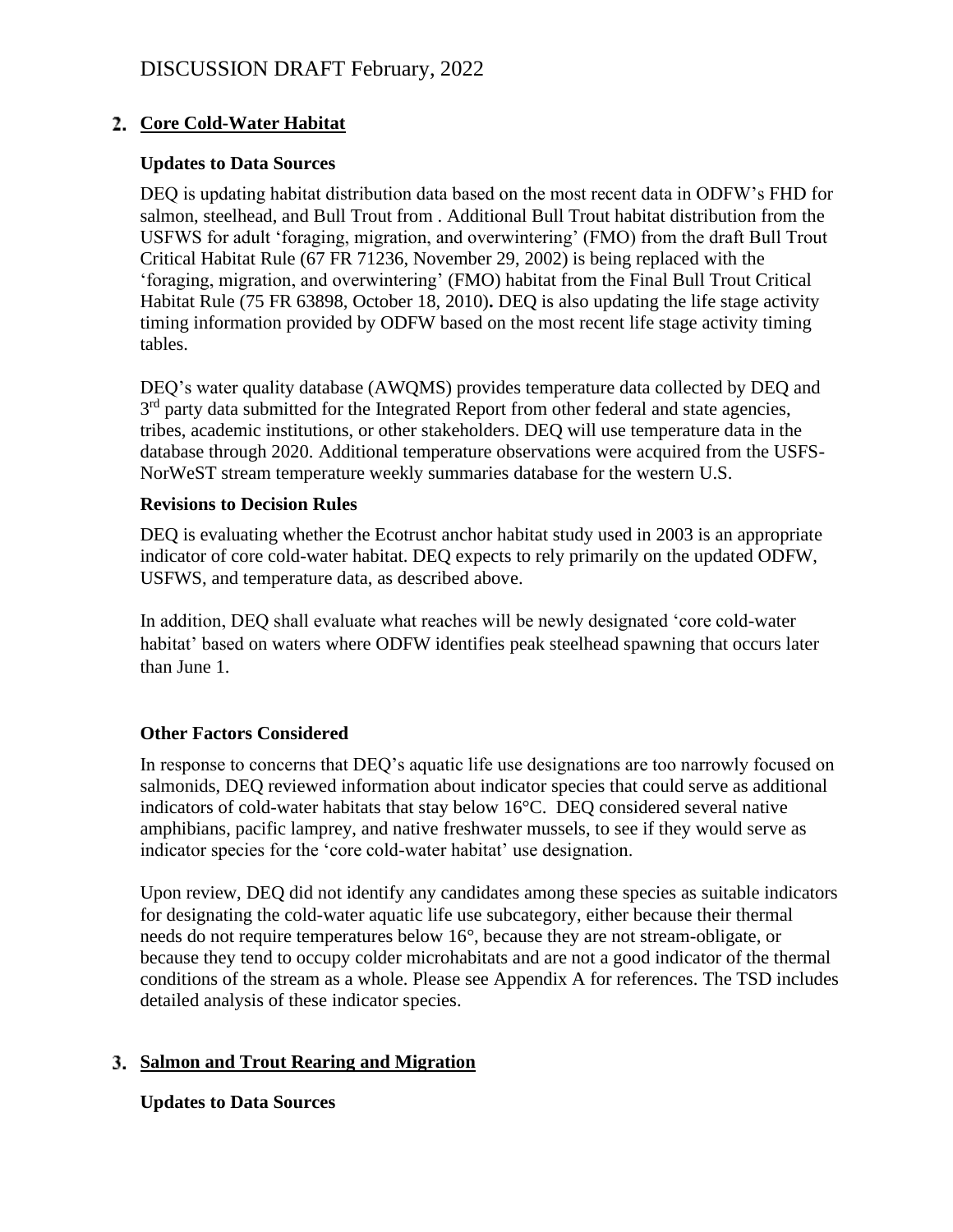DEQ is updating habitat distribution data based on the most recent data in ODFW's FHD for Coho, Chum, Sockeye, spring and fall Chinook salmon; summer and winter steelhead; Rainbow, Redband, and Coastal Cutthroat Trout rearing. DEQ included 'primarily rearing' and 'resident' uses for these species in the 2021 ODFW-FHD. DEQ is also updating life stage activity timing information for 'juvenile rearing' for these species from ODFW's 2003 life stage activity timing tables to the recently updated 2021 version.

#### **Revisions to Decision Rules**

DEQ will expand the species used to designate Salmon and Trout Rearing and Migration to include distribution of Westslope Cutthroat Trout and Mountain Whitefish 'primarily rearing' and 'resident' uses from the 2021 ODFW-FHD.

#### **Redband and Lahontan Cutthroat Trout**

#### **Updates to Data Sources**

DEQ is updating habitat distribution data based on the most recent data in ODFW's FHD, which includes updated Lahontan cutthroat distribution data provided by the USFWS to ODFW. DEQ included Redband trout, or Lahontan Cutthroat Trout for 'Resident- Multiple Uses', 'Foraging', 'Migration and Overwintering', 'Primarily Rearing with some Migration', and 'Primarily Spawning with some rearing' life-stage activities from the ODFW fish habitat database compiled in 2003 to the 2021 ODFW-FHD.

#### **Revisions to Decision Rules**

No revisions to the decision rules are being considered at this time.

#### **Salmon and steelhead Migration Corridors**

#### **Updates to Data Sources**

DEQ is updating habitat distribution data based on the most recent data in ODFW's FHD showing where 'Primarily migration' habitat for Coho, Spring / Fall Chinook, Chum, and Sockeye Salmon and Summer / Winter steelhead; or 'primarily rearing' habitat for Rainbow Trout, Redband Trout, Coastal Cutthroat, West Slope Cutthroat, and Lahontan Cutthroat Trout, Bull Trout, and Mountain Whitefish occurs.

DEQ is also clarifying the application of multiple lines of evidence to indicate reaches for the Migration Corridor designation. Candidates must naturally exceed  $18^{\circ}$ C as a 7dAM in the summer and therefore are not optimal juvenile rearing or adult holding habitat in July or August. Additional lines of evidence considered shall specifically include HEATSOURCE model results from OR-DEQ TMDLs, temperature models published by Federal agencies, and other published studies that estimate natural thermal potential or fully restored thermal conditions.

### **Revisions to Decision Rules**

DEQ is introducing data on fish habitat identified as "Primarily migration" in the ODFW-FHD (2021) for Coho, spring and fall Chinook, Chum, Sockeye salmon, and summer and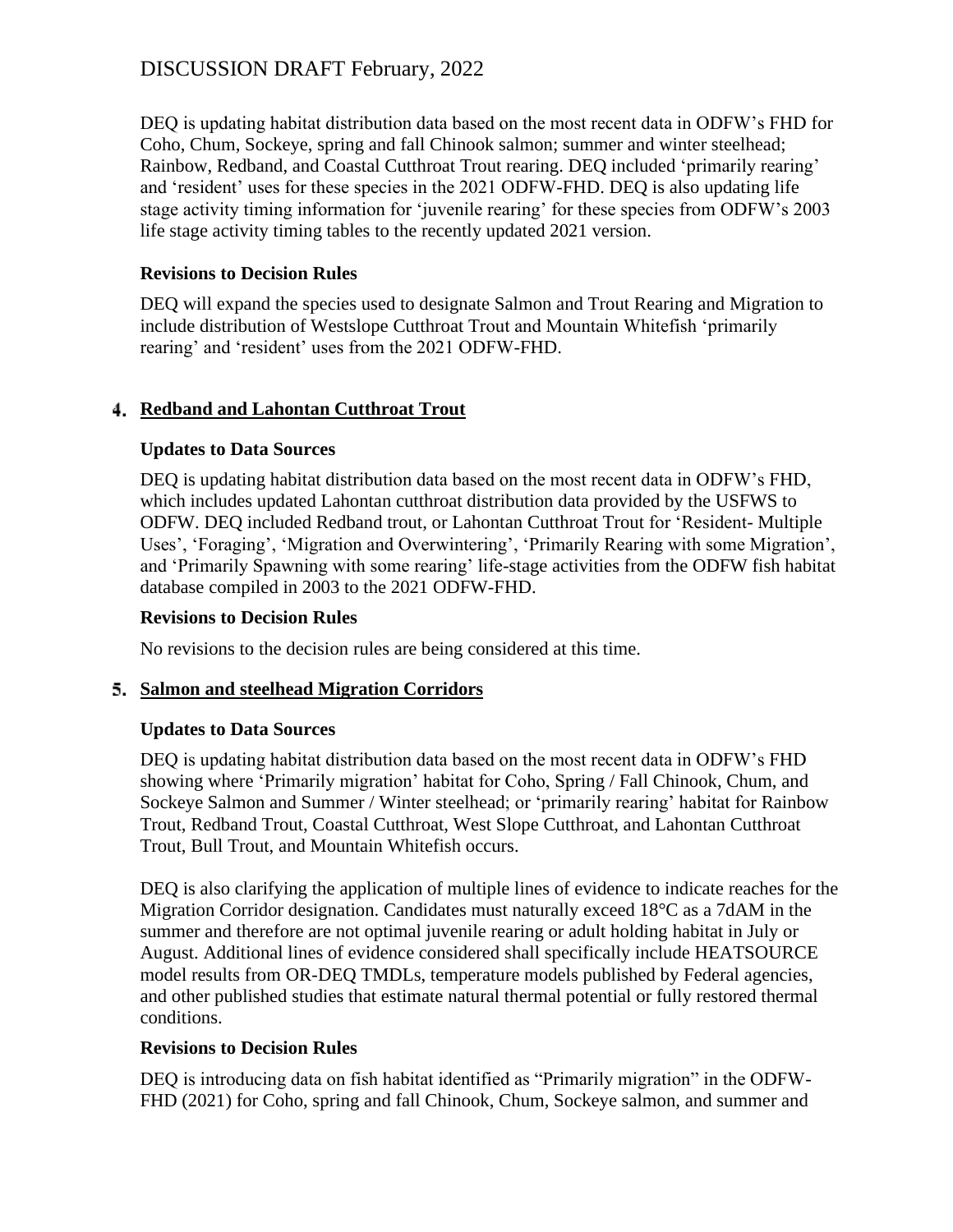winter steelhead to evaluate whether additional reaches would appropriately be designated as migration corridors.

DEQ is also using the timing and location of 'peak juvenile rearing' and 'egg development through fry emergence for Coho Salmon, Spring and Fall Chinook, Chum, Sockeye Salmon, and summer and winter steelhead; Rainbow Trout, Redband Trout, Coastal Cutthroat, West Slope Cutthroat, and Lahontan Cutthroat Trout, Bull Trout, and Mountain Whitefish, from the 2021 ODFW life stage activity timing tables to identify reaches that are not optimal juvenile rearing or adult holding habitat in July or August.

#### **Other Factors considered**

No additional factors were considered at this time.

#### **Cool Water Species**

#### **Updates to Data Sources**

DEQ is updating habitat distribution data based on the most recent data in ODFW's FHD showing sub-basins where no life-stage habitat use is indicated for salmonids, including steelhead, trout, and char, in the 2021 ODFW-FHD.

DEQ is also replacing information for reaches where no salmonid life stage activities, including salmon, steelhead, char, or resident trout, occur in July or August from ODFW's 2003 life stage activity timing tables to ODFW's updated 2021 timing information.

#### **Revisions to Decision Rules**

No changes to the decision rules at this time.

#### **Other Factors considered**

DEQ evaluated the suitability of using Foothills Yellow-Legged Frog (YLF) as an additional biological indicator supporting designation of the cool water species or salmon and steelhead migration corridor use rather than salmon  $\&$  trout rearing and migration uses. YLF require a warmer thermal range for reproduction than salmonids. Therefore, they are not expected to be the most sensitive use where they co-occur with salmonids. However, DEQ may point to YLF occurrence data to further support designations of the migration corridor or cool-water uses based on salmonid absence in the summer.

### **Borax Lake Chub (Warm Water Species)**

No changes to data or decision rules for this aquatic life use subcategory are proposed at this time.

# <span id="page-18-0"></span>**3.3 Aquatic Life Use Subcategories for Temperature – Seasonal**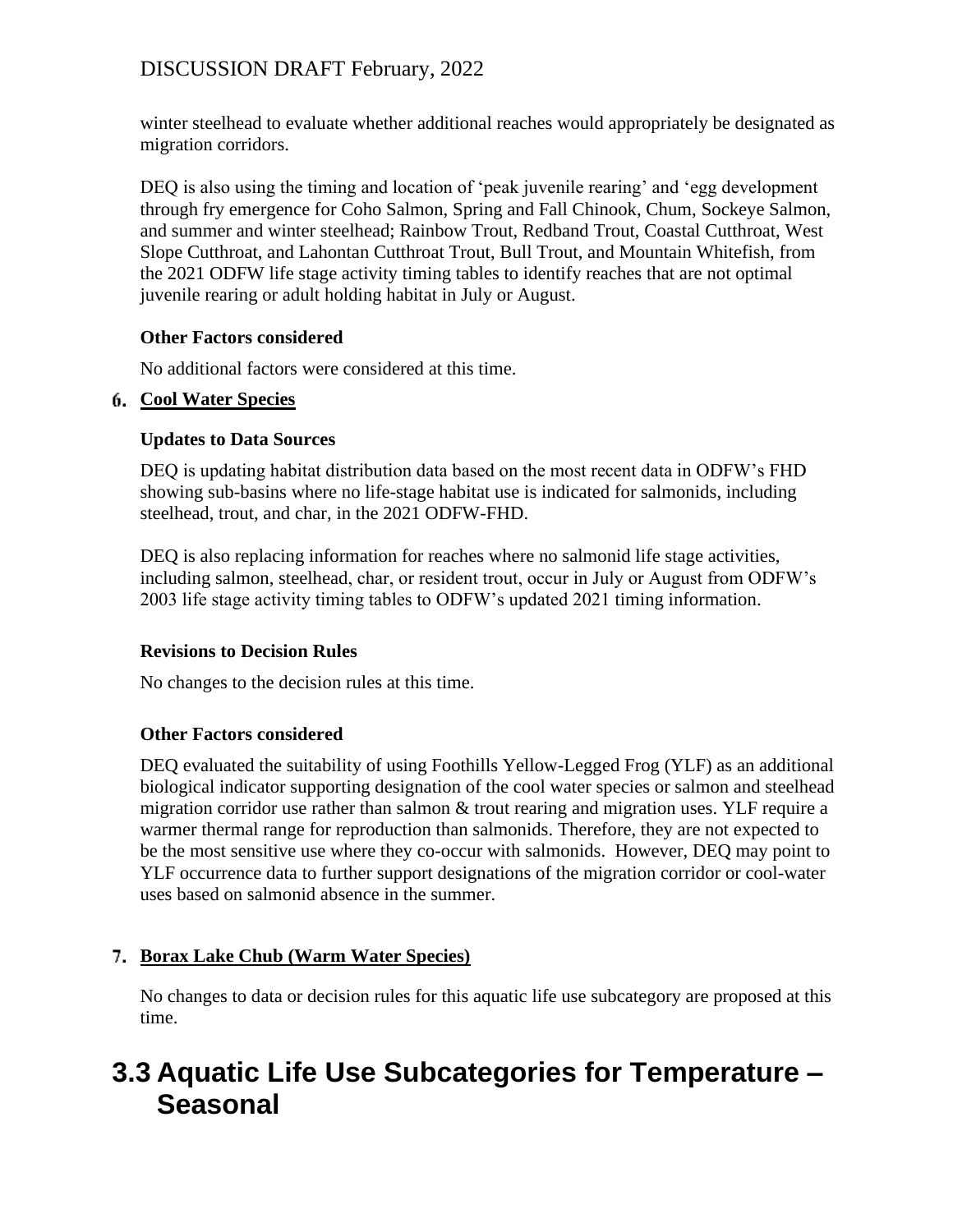#### **Salmon & steelhead Spawning**

#### **Updates to Data Sources**

DEQ is updating habitat distribution for 'primarily spawning' habitat indicated for Coho, spring and fall Chinook, Chum, Sockeye salmon, and summer or winter steelhead trout from the ODFW fish habitat database compiled in 2003 to the 2021 ODFW-FHD.

DEQ is also updating life stage activity timing information for reaches where "adult spawning" and "egg development through fry emergence" life-stage activities from ODFW's life stage activity timing tables originally compiled in 2003 to the recently updated 2021 version.

#### **Revisions to Decision Rules**

#### **Revised spawning start date cutoff**

In 2003, DEQ used a default start date cutoff of no later than October 15. In the absence of specific data about timing for other salmon species, this date was assumed to be broadly applicable to spawn timing for other salmon populations statewide. The October 15 date was based on information about Fall Chinook spawning available at the time. It was assumed that most salmon populations would begin spawning before this date. There was also an assumption, absent wide availability of temperature data for waterbodies across the state, that most waterbodies in Oregon could attain the spawning criterion by this date.

With the increased availability and accuracy of spawning timing available from ODFW, DEQ analyzed actual start timing for spawning of native salmon populations and found the Oct. 15 (bi-week 20) is approximately the median start date for salmon populations across the state. Many specific populations of salmon including fall Chinook, and especially Coho and Chum, average a Nov. 1 start (bi-week 21) or later. (See Fig. 1. Below)

To leverage increased availability of information on the actual start of spawn timing for salmon populations since 2003, DEQ is proposing to start spawning in reaches where salmon spawning occurs on the actual start or peak spawning use or two weeks after the start of lesser use, whichever is earlier according to ODFW's updated timing table information, but no later than Nov. 1.

#### **Spawning end date cutoff for fall spawning populations**

DEQ specified the end of periods when salmon & steelhead spawning criteria would apply to reaches where spring spawning populations (winter /summer steelhead) occurred until May 15, and until June 15 if the reaches were also designated for the Core Cold-Water use subcategory. However, using ODFW's improved habitat distribution data and life-stage timing information, DEQ has identified multiple reaches where spring spawning populations do not co-occur with fall spawning populations. Therefore the spawning criteria dates extend several months beyond the end of emergence for fall-spawning salmon in those waterbodies.

DEQ is proposing to apply a spawning use end date of April 30 in these reaches to better match the emergence timing of fall spawning populations (salmon) when these are the only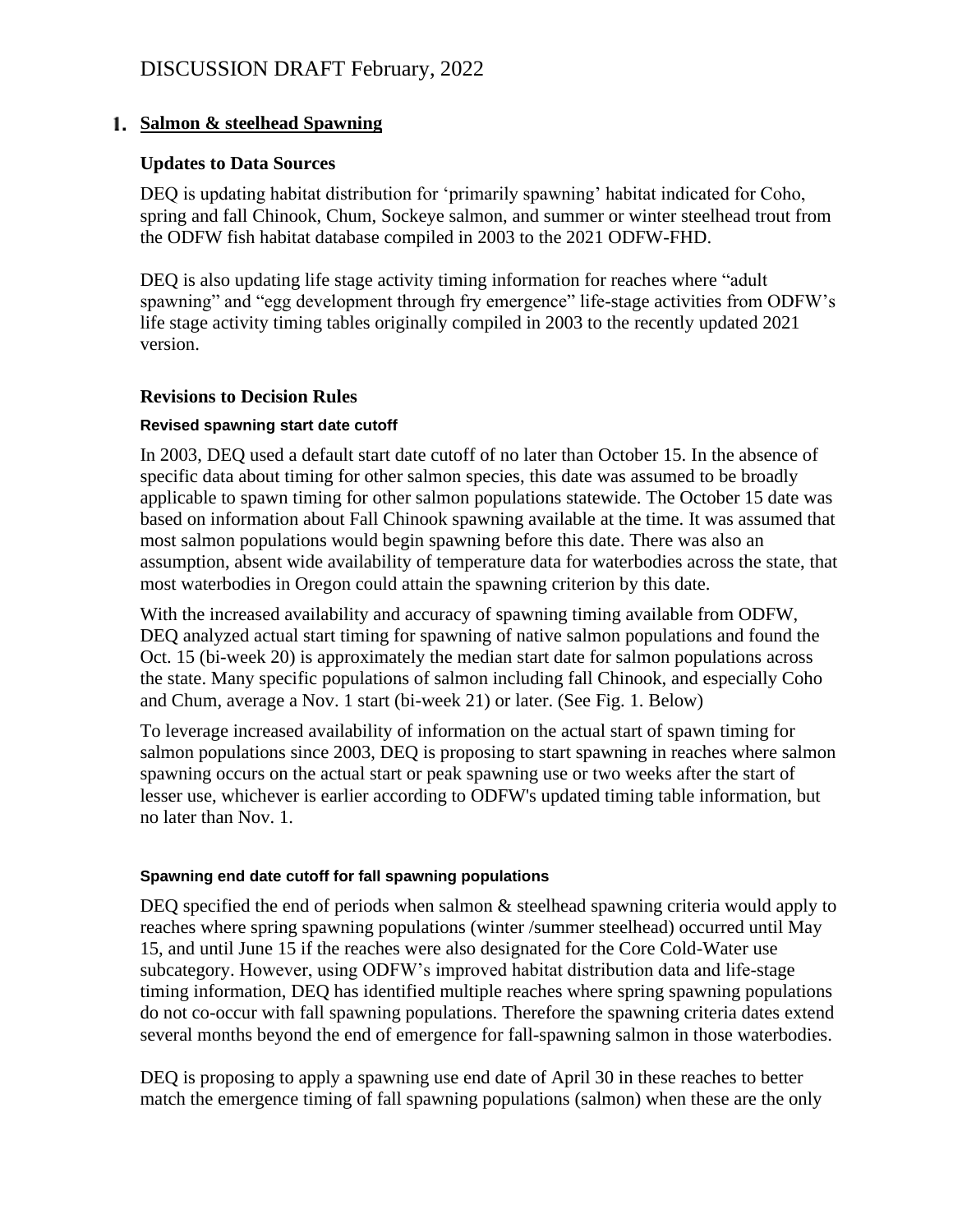species that spawn in the reach. Analysis of statewide timing of egg incubation through fry emergence in ODFW's draft 2021 timing table database showed the majority emergence for fall-spawning salmon populations Chinook, Chum, Coho, and Sockeye Salmon, are concluded by April 30 (bi-week 8). As the spawning criteria are based on thermal requirements of the more sensitive spawning adults and egg incubation stages, assigning a default spawning end date of April 30will be sufficient to protect egg incubation through emergence in these species, even if in some reaches a small number of maturing fry are present after that date.

#### **Other Factors considered**

None at this time.